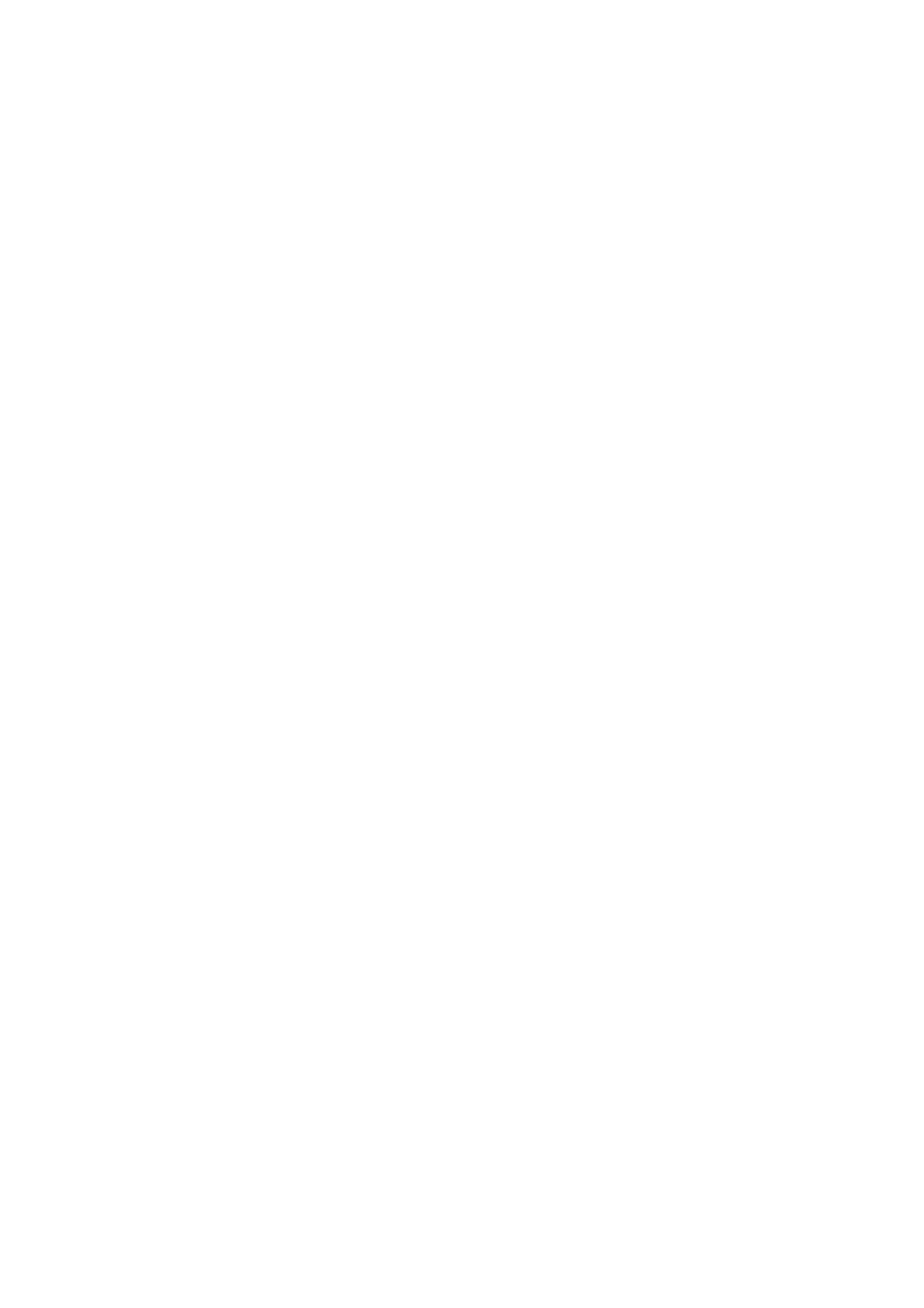# **CHAPTER 489**

# **BUILDING SOCIETIES ACT**

# ARRANGEMENT OF SECTIONS

### PART I – PRELIMINARY

#### *Section*

- 1. Short title.
- 2. Interpretation.
- 3. Appointment of Registrar.
- 4. Certificates, etc., to be evidence.
- 5. Indemnity of the Registrar and other persons.

### PART II – FORMATION AND REGISTRATION

- 6. Formation of building societies.
- 7. Maintenance of register.
- 8. Effect of registration.
- 9. Names of building societies.
- 10. Contents of rules of building societies.
- 11. Common seal.
- 12. Head office and postal address.

### PART IIA – ANNUAL LICENCES

- 12A. Annual licences to be held.
- 12B. Issue of annual licence.
- 12C. Display of annual licence.
- 12D. Change of name and amalgamation.
- 12E. Revocation or cancellation of annual licence.
- 12F. Transitional provisions.

# PART III – MANAGEMENT OF BUILDING SOCIETIES

- 13. Directors.
- 14. Secretary.
- 15. Audit.
- 16. Officers to give security.
- 17. Officers to account.
- 18. Officers not to accept gifts.
- 18A. Disqualification of officers.
- 19. Restriction of payment of commissions.
- 20. Provisions excluding liability of officers forbidden.
- 21. Powers of court to grant relief in certain cases.

# PART IV – POWERS OF BUILDING SOCIETIES

- 22. Power to borrow.
- 23. Power to hold land.
- 24. Power to make advances to members.
- 25. Power to invest.
- 26. Power to make further advances.
- 27. Notice to be given where security for advance to member is taken from third party.
- 28. Power to carry on business abroad.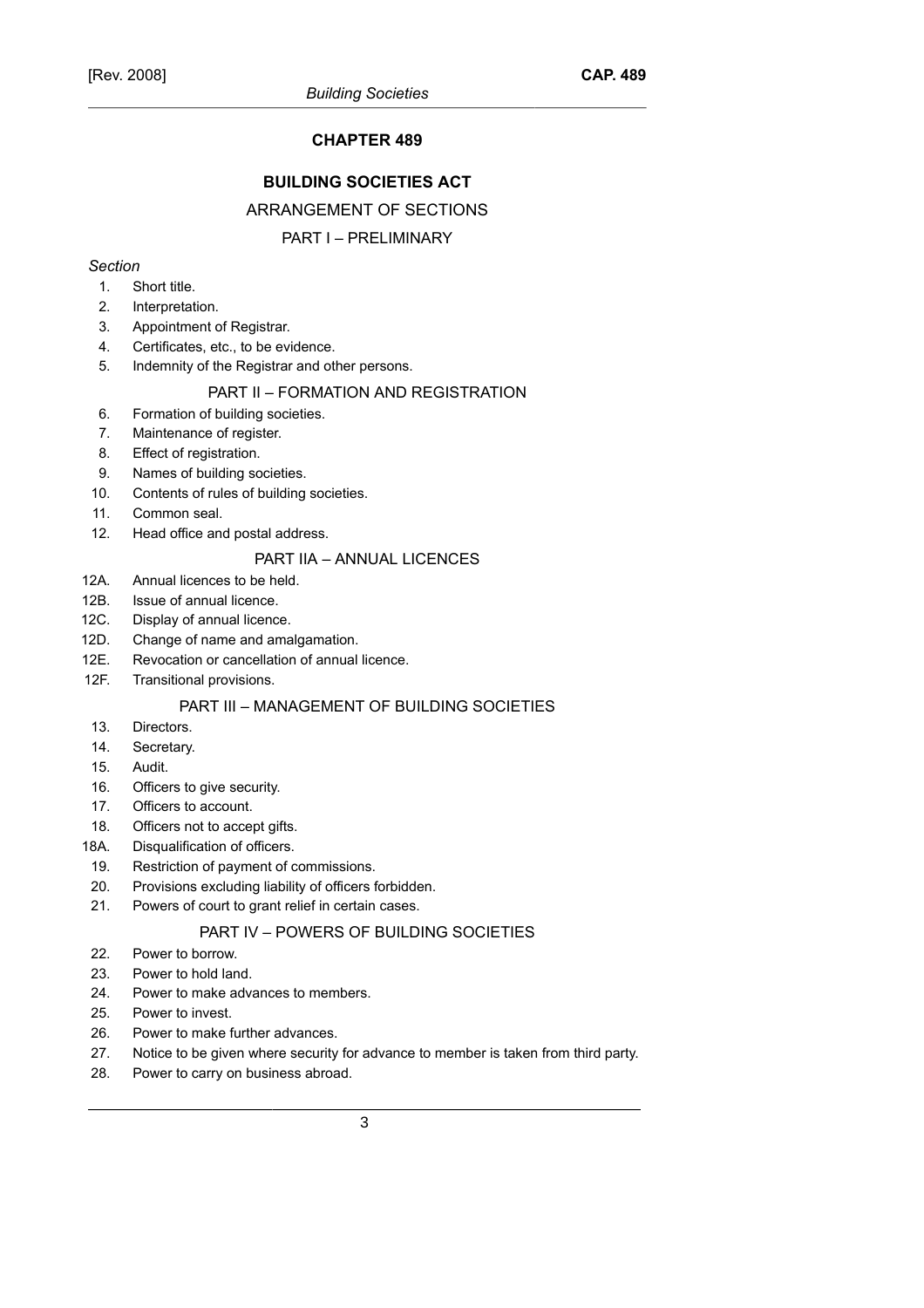- 29. Additional powers of building societies.
- 29A. Minimum holding of liquid assets.
- 30. Dividends payable only out of profits.

### PART V – MEETINGS AND PERIODICAL RETURNS

- 31. Annual general meeting.
- 32. Other meetings.
- 33. Annual accounts and statement.
- 34. Returns of sales and transfers.

# PART VI – MISCELLANEOUS PROVISIONS

- 35. Books and records to be kept by building societies.
- 36. Rules to be binding on members and others.
- 37. Duty to supply copies of rules.
- 38. Evidence of rules.
- 39. Persons under twenty-one.
- 40. Shares may be held jointly.
- 41. Prohibition of balloting.
- 42. Implied warranty.
- 43. Exercise of power of sale.
- 44. Lost or destroyed share certificates, etc.
- 45. Inspection of documents by public.

# PART VII – CHANGE OF NAME, ADDRESS, OFFICERS AND CONSTITUTION

- 46. Change of name.
- 47. Change of address.
- 47A. Consent required for branch office.
- 48. Change of directors.
- 49. Alteration of rules.
- 50. Penalties.

#### PART VIII – AMALGAMATION OF SOCIETIES AND TRANSFER OF ENGAGEMENTS

- 51. Amalgamation of building societies.
- 52. Transfer of engagements.
- 53. Special provisions relating to amalgamations and transfers of engagements.
- 54. Registration of amalgamation or transfer of engagements to operate as conveyance.
- 55. Amalgamation or transfer of engagements not to prejudice creditors.
- 55A. Application for transfer of business to a company.
- 55B. Transfer of business of a company.

# PART IX – DETERMINATION OF DISPUTES

- 56. Determination of disputes by arbitrators or the Registrar.
- 57. Determination of disputes by the High Court.
- 58. Determination of disputes by arbitrators or the Registrar to be final.

# PART X – POWERS OF THE REGISTRAR

- 59. Power to require production of books, etc.
- 60. Power to cause inspection of books.
- 61. Power to appoint inspector.
- 62. Power to forbid invitations for subscriptions, etc.
- 63. Power to suspend or cancel registration.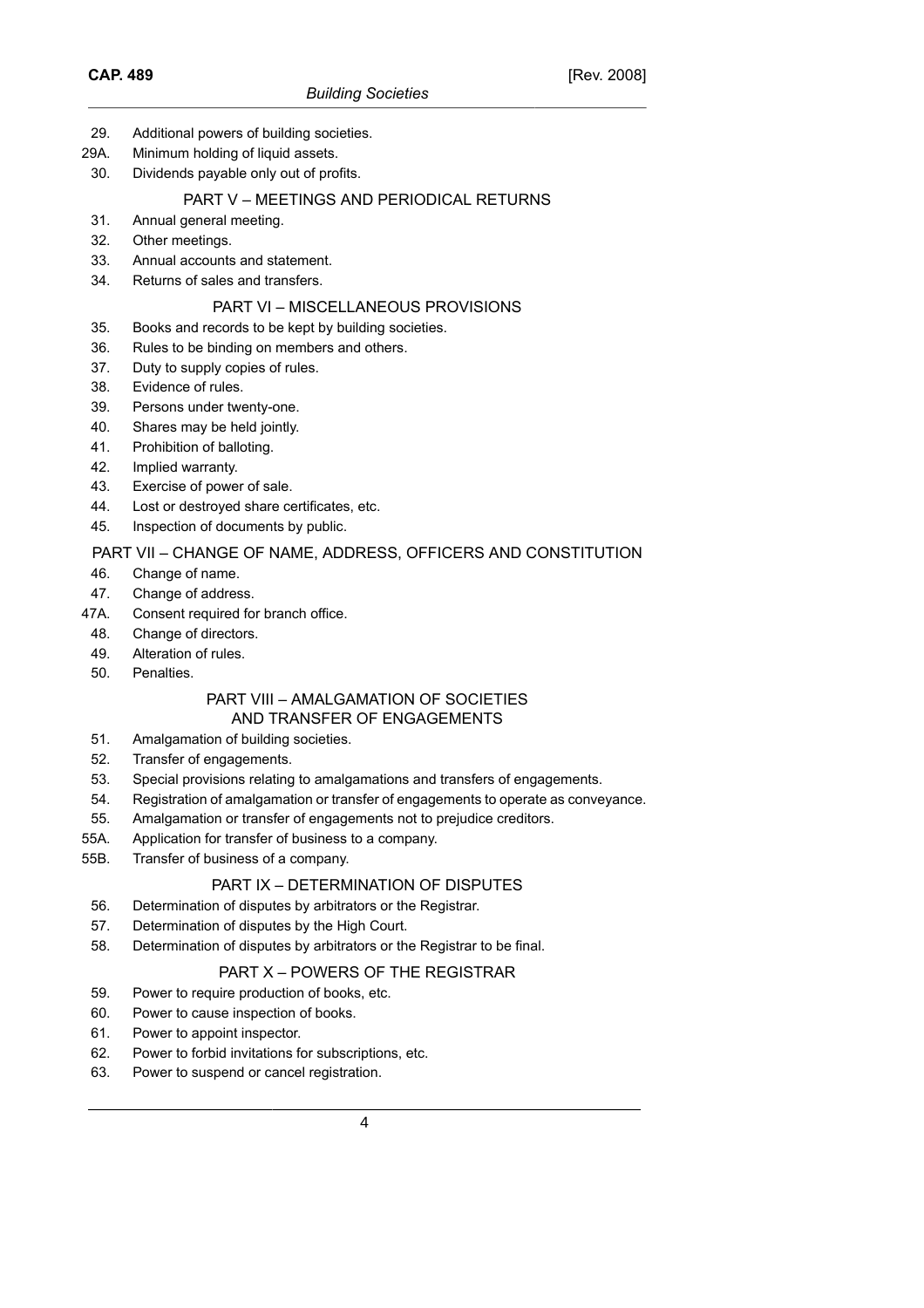#### PART XA – INSPECTION PRUDENTIAL REGULATIONS AND COLLECTION OF INFORMATION BY CENTRAL BANK OF KENYA

- 63A. Inspection by Central Bank.
- 63B. Central Bank may issue orders after inspection.
- 63C. Registrar to be notified of inspection.
- 63D. Powers upon audit or inspection report.
- 63E. Collection of information by Central Bank of Kenya.
- 63F. Furnishing of information.
- 63G. Minister may require further information.
- 63H. Time to furnish information.
- 63I. Publication of information.
- 63J. Powers of Central Bank to intervene in management, liquidations, etc.
- 63K. Contributions to the Deposit Protection Fund.

### PART XI – DISSOLUTION AND WINDING-UP

- 64. *Repealed*.
- 65. *Repealed*.
- 66. *Repealed*.
- 67. *Repealed*.
- 68. *Repealed*.
- 69. *Repealed*.
- 70. *Repealed*.

### PART XII – OFFENCES

- 71. Prohibition of unregistered building societies.
- 72. Withholding or misapplying property of a building society an offence.
- 73. False statements.
- 74. Offences.

# PART XIII – FOREIGN BUILDING SOCIETIES

- 75. Registration of foreign building societies.
- 76. Provisions of Act generally to apply to foreign building societies.

# PART XIV – ORDERS, RULES AND REGULATIONS

77. Orders, rules and regulations.

#### **SCHEDULES**

| FIRST SCHEDULE $-$ | ANNUAL LICENCE FEES                                                                                                              |
|--------------------|----------------------------------------------------------------------------------------------------------------------------------|
| SECOND SCHEDULE -  | CLASSES OF ADDITIONAL SECURITY<br>WHICH MAY BE TAKEN INTO ACCOUNT IN<br>DETERMINING THE AMOUNT OF ADVANCES<br>TO MEMBERS         |
| THIRD SCHEDULE $-$ | TRANSITIONAL PROVISIONS FOR PART IIA                                                                                             |
| FOURTH SCHEDULE —  | CRITERIA FOR DETERMINING<br>PROFESSIONAL AND MORAL SUITABILITY<br>OF PERSONS PROPOSED TO MANAGE OR<br>CONTROL BUILDING SOCIETIES |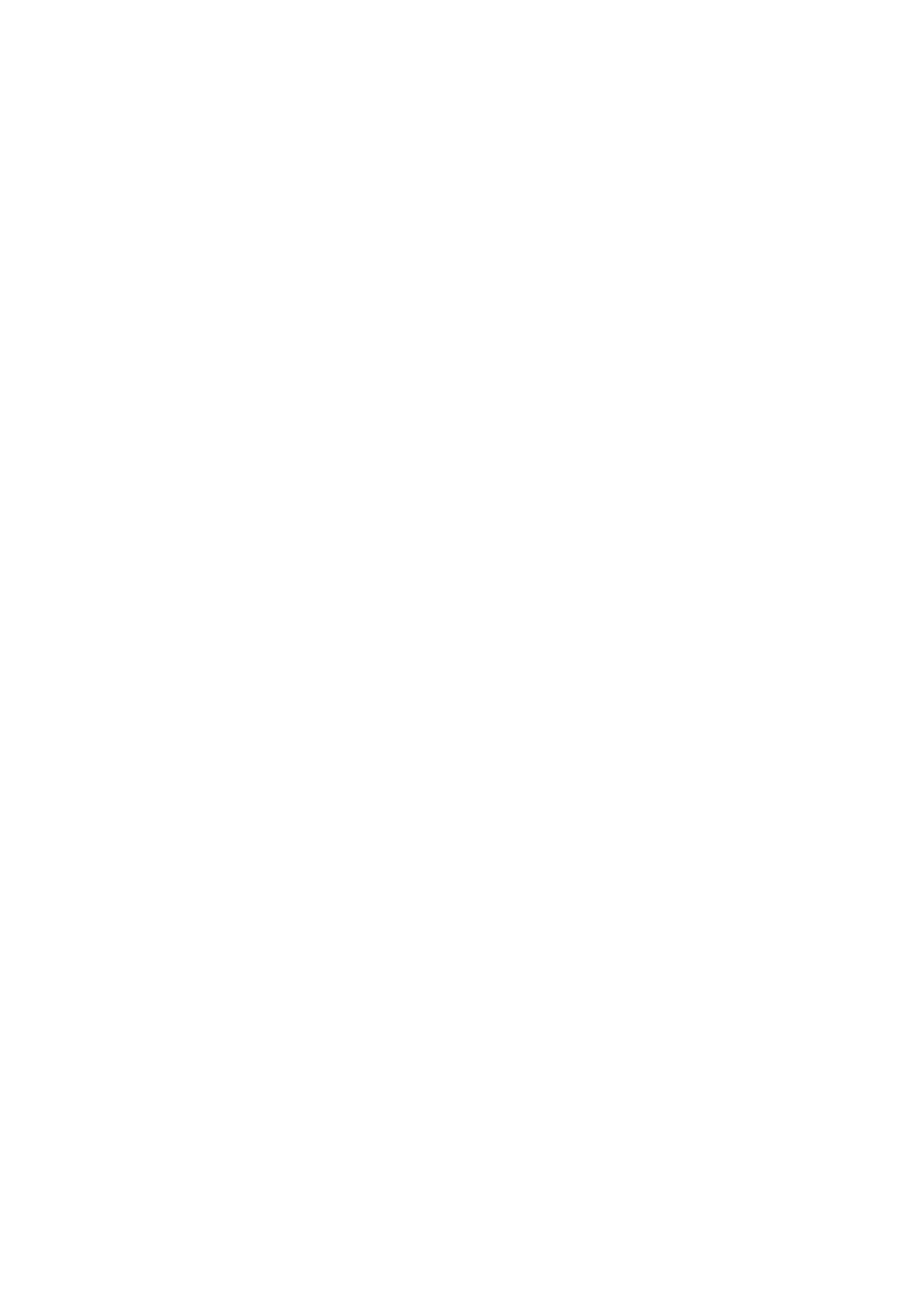#### **CHAPTER 489**

#### **BUILDING SOCIETIES ACT**

[*Date of commencement: 6th July, 1956*.]

#### **An Act of Parliament to provide for the formation and registration of building societies; and for matters incidental thereto and connected therewith**

[Act No. 29 of 1956, Act No. 28 of 1959, Act No. 27 of 1961, L.N. 589/1960, L.N. 142/1961, L.N. 147/1961, L.N. 457/1963, L.N. 462/1963, L.N. 2/1964, L.N. 374/1964, Act No. 9 of 1967, Act No. 29 of 1967, Act No. 34 of 1967, Act No. 2 of 1977, Act No. 12 of 1984, Act No. 16 of 1985, Act No. 10 of 1986, Act No. 13 of 1987, Act No. 8 of 1991, Act No. 6 of 1994, Act No. 13 of 1995, Act No. 4 of 1999, Act No. 7 of 2001, Act No. 2 of 2002, Act No. 7 of 2002, Act No. 15 of 2008.]

# PART I – PRELIMINARY

### **1. Short title**

This Act may be cited as the Building Societies Act.

#### **2. Interpretation**

In this Act, unless the context otherwise requires—

**"annual licence"** means an annual licence issued in accordance with section 12B;

**"basic advance"**, in relation to an advance made or to be made by a building society for the purpose of its being used in defraying the purchase price of land, means the maximum amount which the society would consider proper to advance upon the security of that land if no other security were taken by the society;

**"board of directors"**, in relation to a building society, means the managing body thereof by whatever name called;

**"building society"** means a society formed for the purpose of raising by the subscription of members a stock or fund from which to make advances to members secured on land and registered in accordance with this Act;

**"Central Bank"** means the Central Bank of Kenya established under the Central Bank of Kenya Act (Cap. 491);

**"continuing arrangement"** means an arrangement made between a building society and another person whereby, in contemplation of a series of advances comprising excess advances being made by the society to members for the purpose of their being used in defraying the purchase price of land, that person undertakes to give to the society a series of guarantees, each of which is to secure sums payable to the society in respect of such an advance;

**"core capital"** means subscription shares which are fully paid up by members plus all disclosed reserves, less intangible assets such as goodwill or asset revaluation reserves or any other capital instruments specified by the Central Bank;

**"director"** means a member of a board of directors;

**"dispute"** means a dispute between a building society and a member, or a representative of a member in his capacity as a member of the society, unless by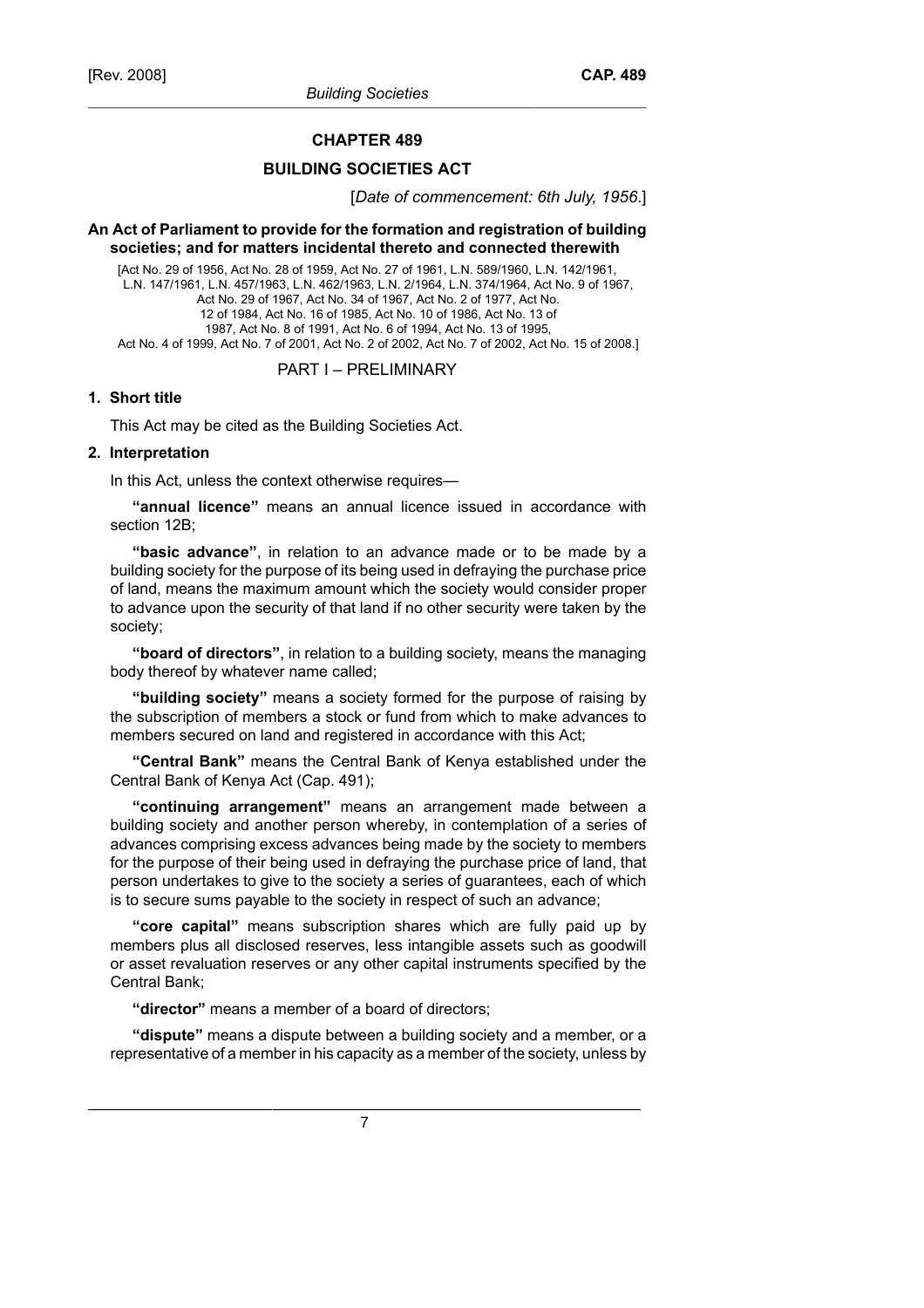the rules of any society for the time being it is otherwise expressly provided; and, in the absence of such express provision, shall not apply to a dispute between any such society and any member thereof, or other person whatever, as to the construction or effect of an instrument of mortgage or a contract contained in any document, other than the rules of the society, and shall not prevent any society, or any member thereof, or any person claiming through or under him, from obtaining in the ordinary course of law any remedy in respect of any such mortgage or other contract to which he or the society would otherwise be by law entitled;

**"excess advance"** means, in relation to an advance, the amount by which the advance exceeds the basic advance;

**"existing society"** means a society, association, partnership or company, whether incorporated or registered in or outside Kenya, which was carrying on business as a building society in Kenya immediately before the commencement of this Act;

**"land"** includes freehold or leasehold land and all buildings thereon, whether erected before, or during, the period for which a mortgage on the land in favour of a building society subsists;

**"mortgage"** includes a legal charge;

**"register"** means the register of building societies to be kept by the Registrar under section 7;

**"Registrar"** means the Registrar of Building Societies appointed under section 3, and includes a deputy registrar and an assistant registrar;

**"special resolution"** means a resolution passed by not less than threefourths of the members of a building society present and entitled to vote at a general meeting of which notice specifying the intention to propose that resolution has been duly given according to the rules of the society.

> [Act No. 12 of 1984, Sch., Act No. 16 of 1985, s. 3, Act No. 13 of 1987, s. 2, Act No. 4 of 1999, s. 90.]

#### **3. Appointment of Registrar**

The Minister shall appoint a Registrar of Building Societies to perform the duties and exercise the powers imposed and conferred by this Act, and may appoint a deputy registrar and any number of assistant registrars, who shall be subject to the directions of the Registrar.

[L.N. 374/1964.]

#### **4. Certificates, etc., to be evidence**

(1) A certificate of registration of a society issued by the Registrar shall, upon its mere production, in the absence of proof of fraud, be conclusive evidence that all the requirements of this Act in respect of registration and of matters precedent and incidental thereto have been complied with and that the society is duly registered.

(2) Any other document relating to a building society and purporting to be signed by the Registrar shall, in the absence of evidence to the contrary, be admissible as evidence in a court without proof of the signature.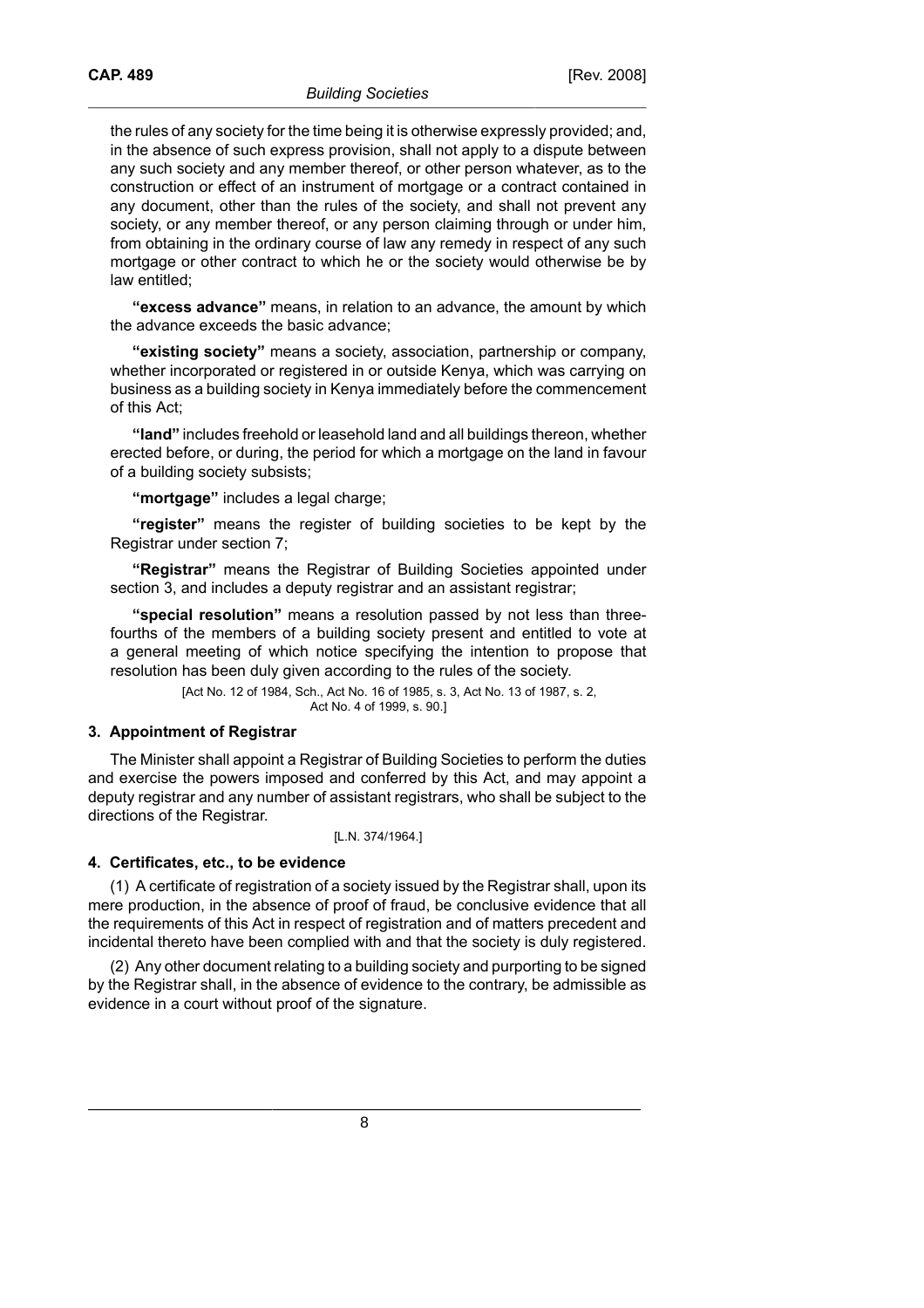### **5. Indemnity of the Registrar and other persons**

The Registrar shall not, nor shall any person acting under the authority of the Registrar or under any regulation made under this Act, be personally liable for or in respect of any act or matter done in good faith in the exercise or supposed exercise of the powers conferred by this Act or by any regulation made thereunder.

### PART II – FORMATION AND REGISTRATION

### **6. Formation of building societies**

(1) Any ten or more persons may form a building society by subscribing their names and addresses to rules agreed by them for the government of the society and by obtaining registration under this Act.

(2) Subject to this section, persons intending to establish a building society may apply to the Registrar for registration in the prescribed form, accompanied by two copies of the rules.

(3) If the Registrar is satisfied that the application and the rules are in compliance with the provisions of this Act and any regulations made thereunder, he shall enter the prescribed particulars relating thereto in the register.

(4) The Registrar shall issue a certificate of registration in the prescribed form to every building society registered under this section.

(5) Subject to this Act, no building society shall carry on business in Kenya unless the persons forming the building society under subsection (1) have raised, by subscription, minimum shares as follows—

- (a) by the 31st December, 2000, shares worth fifty million shillings;
- (b) by the 31st December, 2001, shares worth one hundred million shillings;
- (c) by the 31st December, 2002, shares worth one hundred and fifty million shillings.

[Act No. 13 of 1987, s. 3, Act No. 4 of 1999, s. 91.]

### **7. Maintenance of register**

The Registrar shall keep a register of building societies in which he shall record, in respect of all building societies registered under section 6 or section 75, the following particulars—

- (a) the name of the society;
- (b) the situation and postal address of the head office in Kenya of the society;
- (c) such other information as may be prescribed.

# **8. Effect of registration**

From the date of registration of a society under this Act, the society shall be a body corporate by its registered name with perpetual succession, and may in that name sue and be sued, and, subject to this Act and to its rules, shall be capable of doing all acts which a body corporate may by law perform.

# **9. Names of building societies**

(1) No building society shall be registered by a name which is identical with that of another building society previously incorporated or registered, or by a name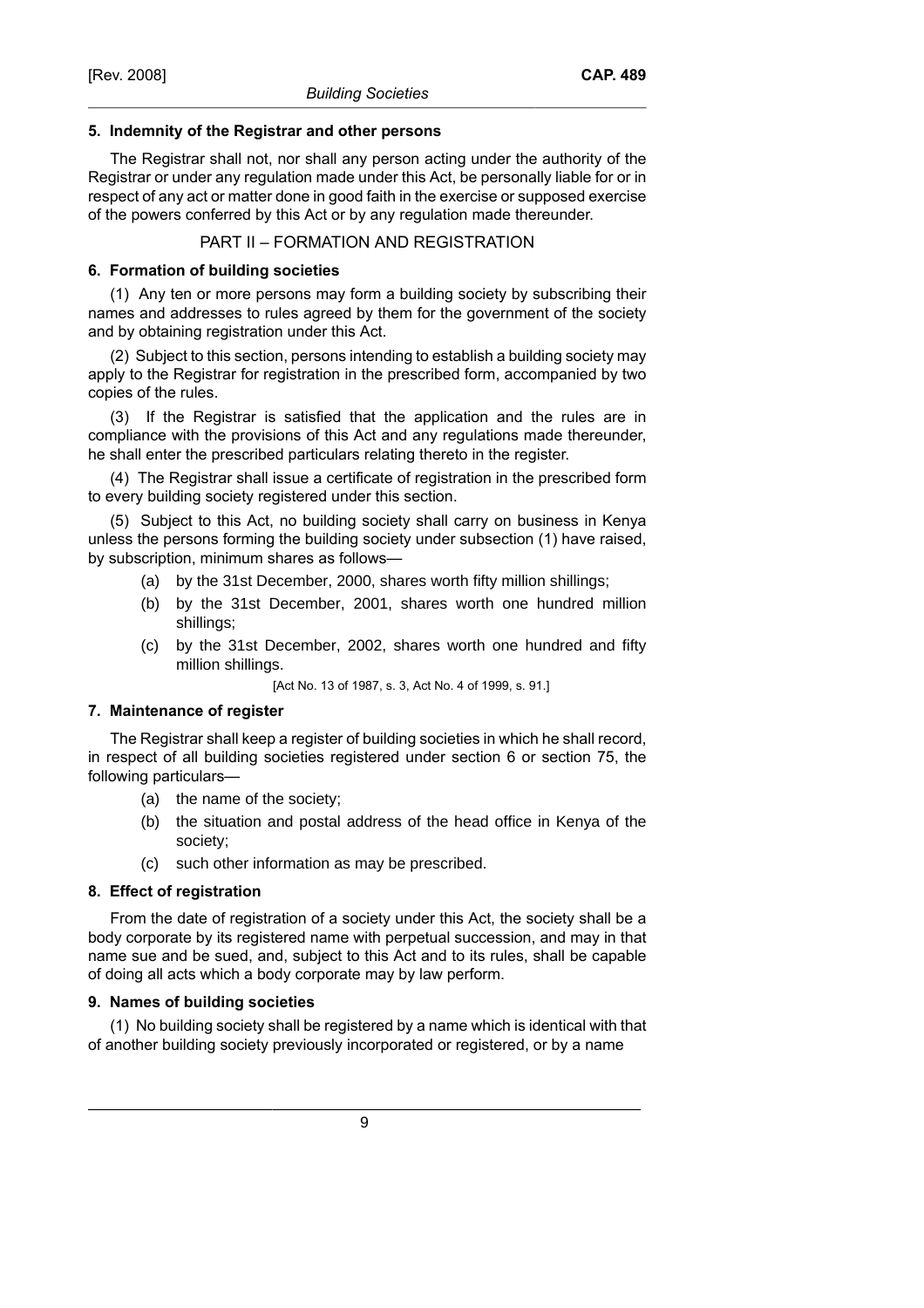which so nearly resembles it as to be likely to deceive, unless that other society is in course of being terminated or dissolved and consents to the registration.

(2) The name of every building society shall end with the words "Building Society".

(3) A building society shall not use any name or title other than its registered name.

(4) The Registrar may, unless otherwise ordered by the Minister, refuse to register a building society by a name which in his opinion is calculated to mislead the public or to cause offence to any person or class of persons.

### **10. Contents of rules of building societies**

The rules of every building society shall set forth—

- (a) the name of the society and the situation and postal address of the chief office of the society;
- (b) the principal objects of the society;
- (c) the manner in which a person may become a member, and may cease to be a member, of the society;
- (d) the manner in which the funds of the society are to be raised, the purposes to which they are to be applied and the manner in which surplus funds are to be invested;
- (e) the classes of shares to be issued, the conditions of redemption or repayment of shares and the preferential and other special rights attaching to each class of shares;
- (f) the terms upon which shares are to be issued and withdrawn and the manner in which contributions are to be paid to the society;
- (g) the conditions upon which the society will accept and repay deposits;
- (h) the manner in which and the conditions upon which advances upon the security of a mortgage or otherwise are to be made and repaid and the conditions upon which a borrower can redeem the amount due from him before the expiration of the period for which the advance was made, with tables, where applicable in the opinion of the Registrar, showing the amounts due from the borrower after each stipulated payment;
- (i) the manner in which profits or losses are to be ascertained and dealt with or provided for;
- (j) whether the society intends to borrow money and if so, within what limits not exceeding those prescribed by this Act;
- (k) the limits of loans to or deposits by any one person;
- (l) the manner of altering and rescinding the rules of the society and of making additional rules;
- (m) the manner of appointing, remunerating and removing the board of directors, their qualifications, powers and duties, and the manner of appointing, remunerating and removing members of local boards or committees and of auditors and other officers of the society;
- (n) the manner of calling general and special meetings of the members, the quorum necessary for the transaction of business at meetings and the right to and manner of voting thereat;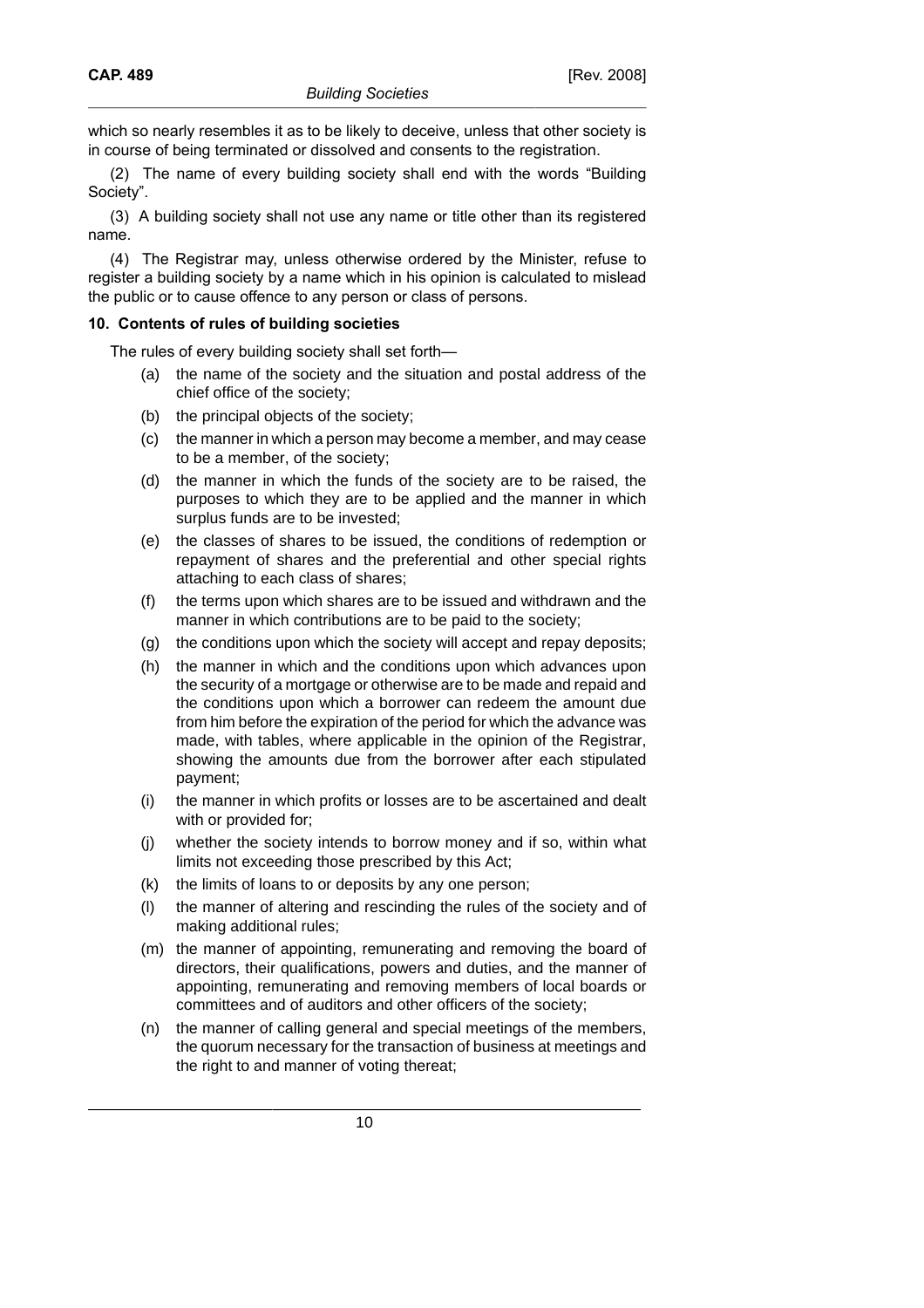- (o) provision for an annual or more frequent audit of the accounts and inspection by the auditors of the mortgages and other securities belonging to the society;
- (p) whether disputes between the society and any of its members, or any person claiming by or through any member, or under the rules, shall be settled by reference to the High Court, to the Registrar or to arbitration;
- (q) provision for the device, custody and use of the common seal of the society;
- (r) provision for the custody of the instruments of mortgage and of other securities belonging to the society;
- (s) the charges, fees, fines and forfeitures which may be demanded from or imposed on members of the society and borrowers;
- (t) the manner in which the society shall be dissolved;
- (u) the financial year of the society; and
- (v) such other matters as may be prescribed from time to time.

[Act No. 16 of 1985, s. 4, Act No. 10 of 1986, s. 36.]

### **11. Common seal**

(1) Every building society shall have a common seal which shall bear the registered name of the society.

(2) A building society which is by its rules permitted to carry on its business outside Kenya may, if authorized by its rules, have for use in any place not situated in Kenya an official seal, which shall be a facsimile of the common seal of the society with the addition on its face of the name of the place where it is to be used.

(3) A deed or other document to which an official seal of a foreign building society registered under section 75 is duly affixed shall bind the society as if it had been sealed with the common seal of the society.

#### **12. Head office and postal address**

Every building society shall have a head office and postal address in Kenya to which all communications and notices may be addressed.

# PART IIA – ANNUAL LICENCES

#### **12A. Annual licences to be held**

(1) Notwithstanding any other provision of this Act, no building society shall carry on business in Kenya as a building society unless it holds an annual licence to do so in accordance with section 12B.

(2) A building society which contravenes subsection (1) shall be guilty of an offence and liable to a fine not exceeding fifty thousand shillings and in addition shall be liable to pay any annual licence fee which should have been paid.

(3) Where a building society contravenes subsection (1), every person who at the time of the contravention was a director or officer or was concerned in the management of the building society, or was acting, or purporting to act, in such a capacity, shall also be guilty of an offence unless he proves—

(a) that, through no act or omission on his part, he did not know that the contravention was intended or about to take place or was taking place; or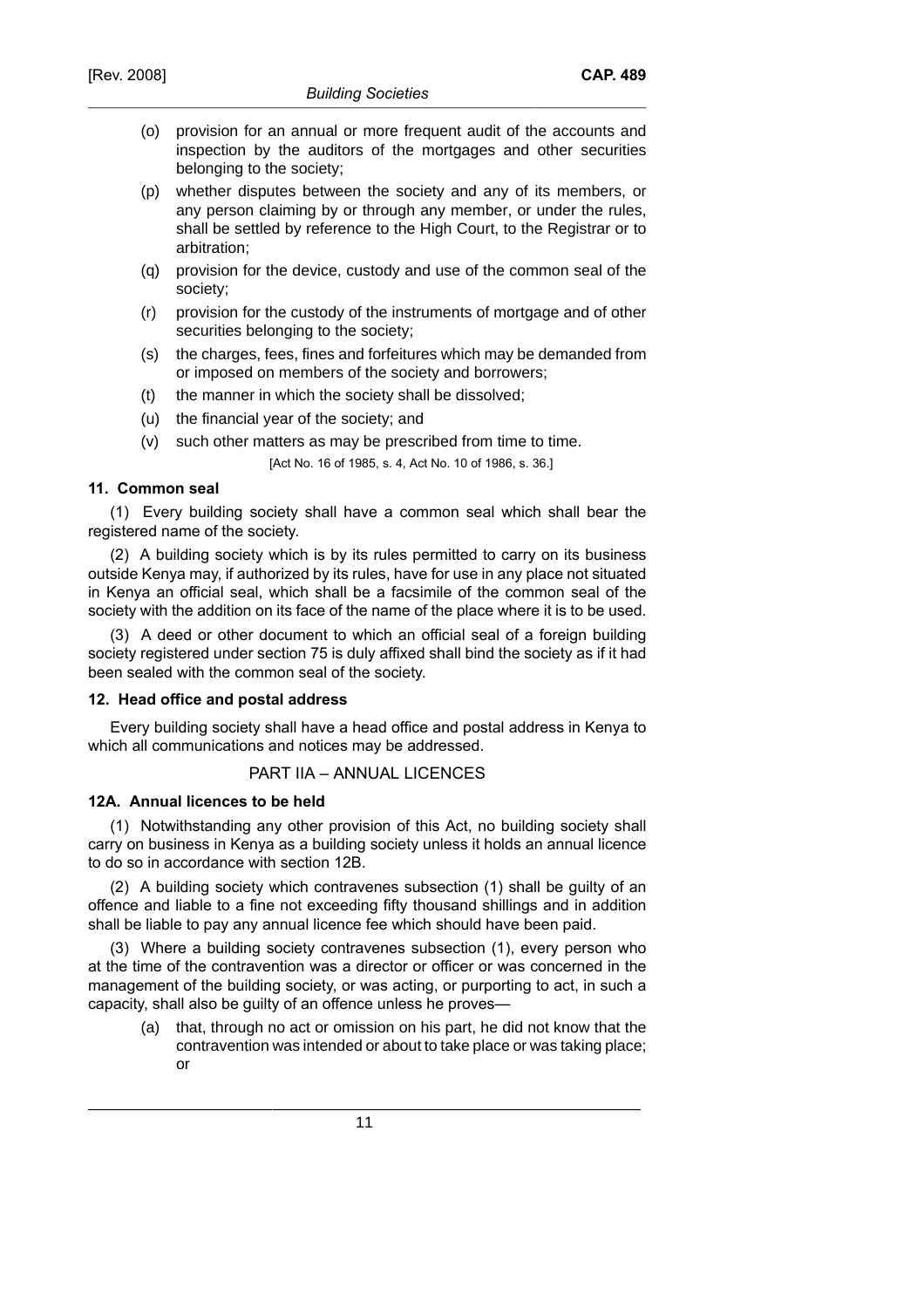(b) that he took all reasonable steps to prevent the contravention taking place.

(4) A person who is guilty of an offence under subsection (3) shall be liable to a fine not exceeding ten thousand shillings or to imprisonment for a term not exceeding one year or to both.

[Act No. 16 of 1985, s. 5.]

#### **12B. Issue of annual licence**

(1) Notwithstanding any other provision of this Act, where a building society is registered under this Act—

- (a) an application by the building society for an annual licence to carry on business as a building society; or
- (b) an application to open a new branch,

shall be made to the Minister for the time being responsible for Finance, through the Central Bank on such form as may be prescribed, and with payment of the annual licence fee specified in Schedule 1:

Provided that no building society shall open a new place of business or change the location of an existing place of business without prior approval of the Minister.

(2) The Minister for the time being responsible for Finance may, subject to such conditions as he may consider necessary, issue an annual licence to a building society in such form as may be prescribed.

(3) In considering an application for an annual licence the Minister for the time being responsible for Finance may require to be satisfied as to the financial condition and history of the building society, the character of its management including the integrity and qualifications of its directors, the adequacy of its capital and purposes of continued existence and that the public interest will be served by the licensing of the building society.

(4) For the purposes of this section, the criteria for assessing the professional or moral suitability of persons proposed to manage or control a building society shall be as prescribed in Schedule 4.

(5) An annual licence issued under subsection (2) shall remain in force until the 31st December in the year in which it is issued but may be renewed from year to year on payment of a further annual licence fee.

(6) The Minister for the time being responsible for Finance may at any time endorse any conditions on an annual licence or suspend or vary or revoke the licence if in his opinion it is expedient to do so.

(7) A building society which fails to renew its annual licence within the first three months of its expiry shall pay late penalty equal to fifty per cent of the fee plus interest on the total sum at the rate of three per cent per month or part thereof.

[Act No. 13 of 1987, s. 4, Act No. 8 of 1991, s. 83, Act No. 4 of 1999, s. 92.]

#### **12C. Display of annual licence**

An annual licence shall be prominently displayed by the building society at its head office in Kenya and a copy shall be prominently displayed at every branch office in Kenya.

[Act No. 16 of 1985, s. 5.]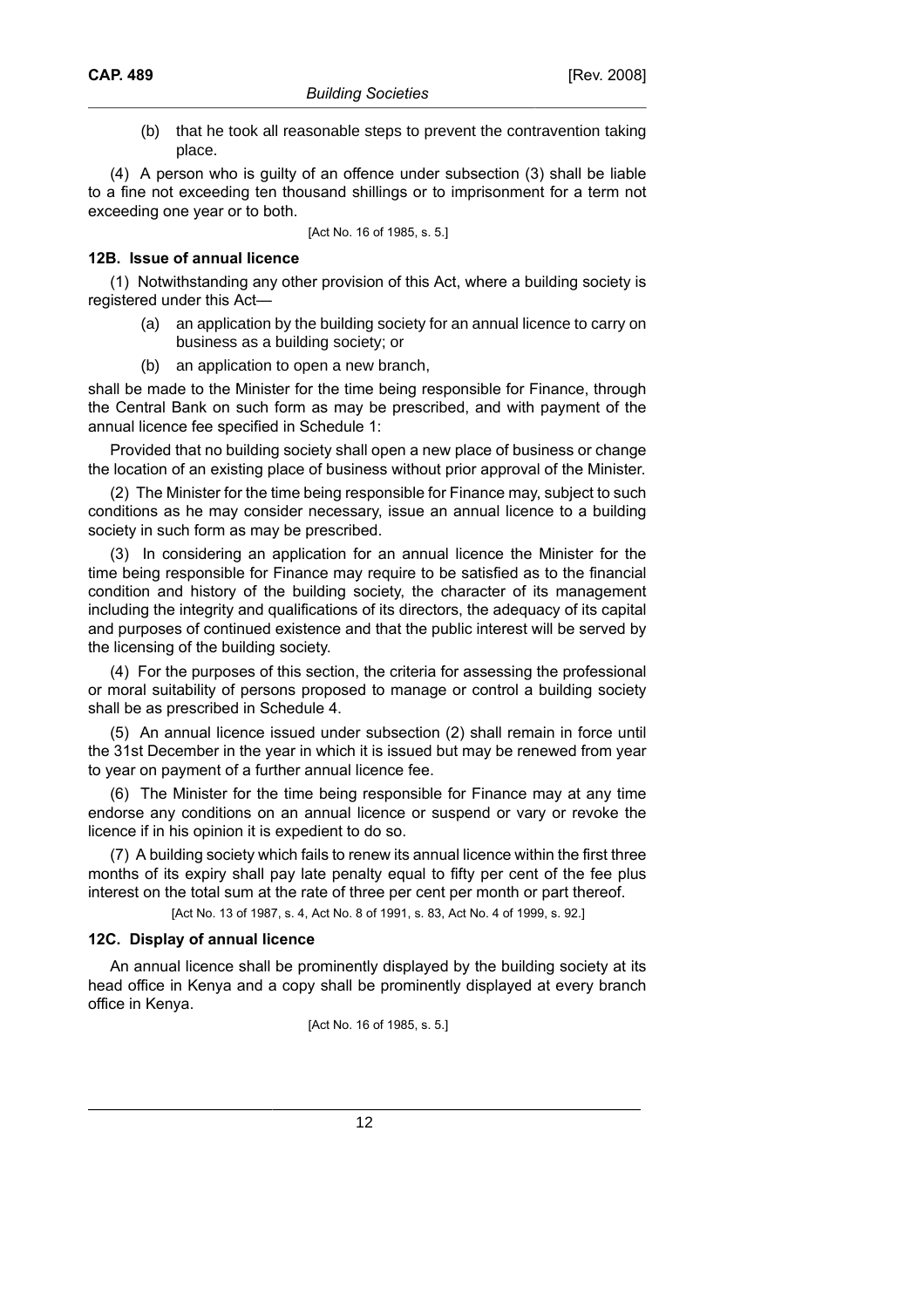(1) If a building society changes its name in accordance with section 46, when the Registrar registers one copy of the resolution under section 46(3) he shall endorse any annual licence in force with the new name of the society.

(2) Where two or more building societies amalgamate under Part VIII, none of those societies are entitled to any refund of annual licence fees in respect of any unexpired periods of their annual licences, but the Minister for the time being responsible for Finance shall issue to the new society an annual licence for the longest of those unexpired periods.

[Act No. 16 of 1985, s. 5.]

# **12E. Revocation or cancellation of annual licence**

 $(1)$  If-

- (a) registration of a building society is suspended or cancelled under section 63; or
- (b) a building society is dissolved in terms of section 64 or 70,

any annual licence in force shall be deemed to be revoked for the period of suspension or, in the case of a cancellation or dissolution, permanently.

(2) Where an annual licence is—

- (a) deemed to be revoked under subsection (1); or
- (b) wholly or partly cancelled at the request of the building society,

the building society is not entitled to any refund of the annual licence fee in respect of any unexpired period of the licence.

[Act No. 16 of 1985, s. 5.]

# **12F. Transitional provisions**

The transitional provisions set out in Schedule 3 shall apply.

[Act No. 16 of 1985, s. 5.]

# PART III – MANAGEMENT OF BUILDING SOCIETIES

# **13. Directors**

(1) Every building society shall have a board of directors consisting of three or more persons, of whom the secretary may, but need not, be one.

(2) The duties of every director of a building society shall include the duty of satisfying himself that the arrangements made for assessing the adequacy of any security to be taken in respect of an advance to be made by the society are such as may be reasonably expected to ensure that the adequacy of a security to be so taken will be assessed by a competent and prudent person experienced in the matters relevant to the determination of the value of that security:

Provided that nothing in this subsection shall preclude a director of a building society from approving those arrangements by reason only that the arrangements provide for the assessment of the adequacy of the security by himself or any other director of the society.

# **14. Secretary**

(1) Every building society shall have a secretary.

(2) Anything required or authorized to be done by or to the secretary may, if the office is vacant or there is for any other reason no secretary capable of acting, be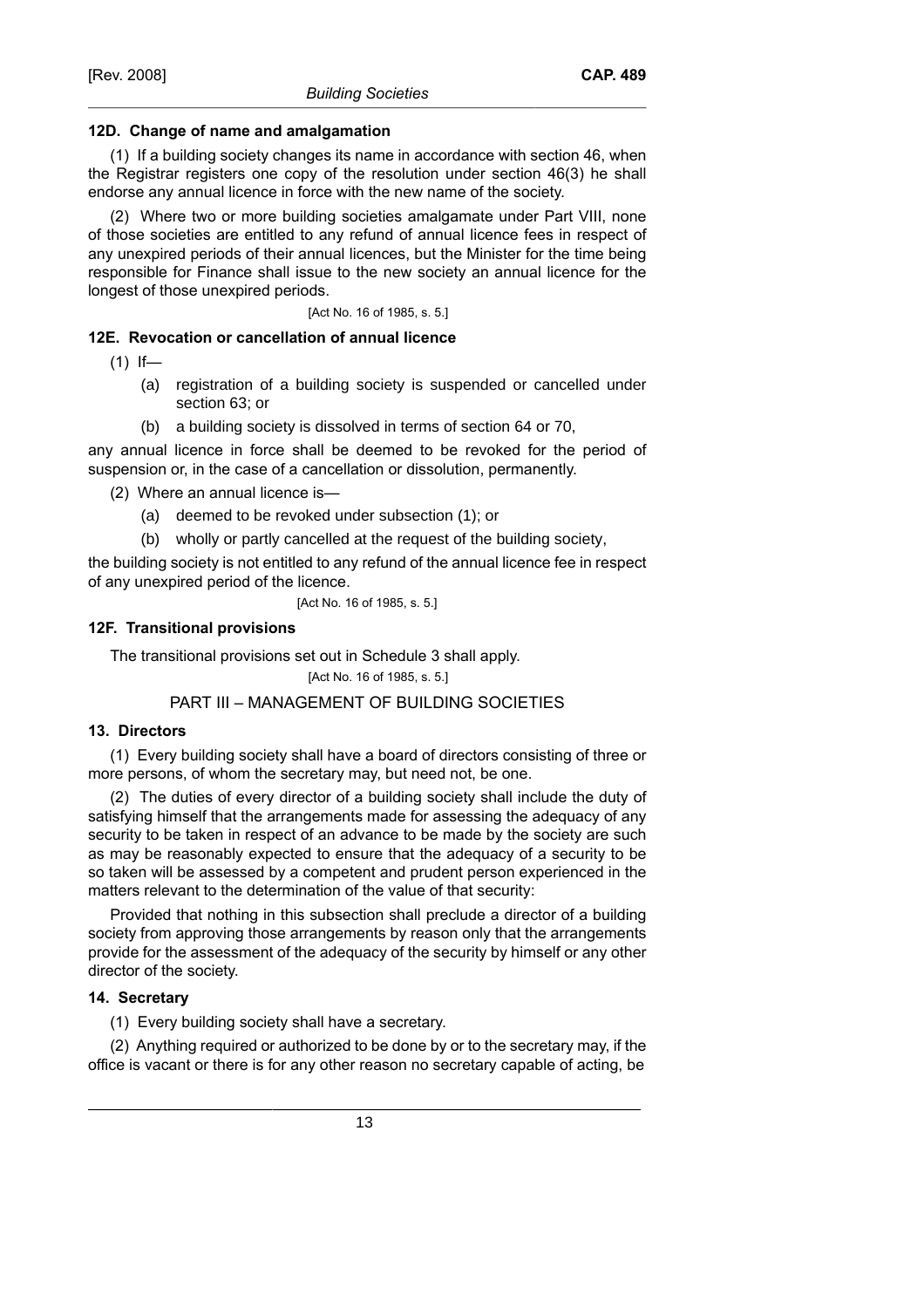done by or to any assistant or deputy secretary, or, if there is no assistant or deputy secretary capable of acting, by or to an officer of the society authorized generally or specially in that behalf by the board of directors.

### **15. Audit**

Every building society shall have one or more auditors, each of whom shall be the holder of a practising certificate issued pursuant to section 21 of the Accountants Act, 2008 (No. 15 of 2008).

[Act No. 2 of 1977, s. 46, Act No. 13 of 1987, s. 6, Act No. 15 of 2008, s. 49.]

### **16. Officers to give security**

Every officer of a building society having the receipt or charge of any money belonging to the society shall before taking upon himself the execution of his office become bound with one sufficient surety at the least in a bond in the prescribed form, or give such other security as the society may direct, in such sum as the society may require, conditioned for rendering a just and true account of all moneys received and paid by him on account of the society, and for payment of all sums of money due from him to the society at such times as its rules appoint or as the society may require.

### **17. Officers to account**

Every officer of a building society and his executors or administrators shall, upon demand made or notice in writing given or left at his last or usual place or residence, render an account of all moneys received or paid by him on account of the society and for all moneys remaining in his hands and shall deliver all securities and effects, books, papers and property of the society in his hands or custody to such person as the society may appoint.

### **18. Officers not to accept gifts**

(1) No director, secretary, surveyor, advocate or other officer of a building society shall, in addition to the remuneration prescribed or authorized by the rules of the society, receive from any other person any gift, bonus, commission or benefit for or in connection with any transaction whatsoever relating to the business of the society.

(2) A person who pays or accepts any such gift, bonus, commission or benefit shall be guilty of an offence and liable to a fine not exceeding ten thousand shillings and in default of payment to imprisonment for a term not exceeding six months, and the person accepting the gift, bonus, commission or benefit shall, as and when instructed by the Court by whom he is convicted, pay over to the society the amount or value of the gift, bonus, commission or benefit, and in default of payment shall be liable to imprisonment for a term not exceeding six months.

# **18A. Disqualification of officers**

(1) Notwithstanding any other provisions of this Act or the rules of a building society, a person who is an officer of a building society shall cease to hold office if he—

- (a) becomes bankrupt or suspends payment or compounds with his creditors; or
- (b) is convicted of an offence involving dishonesty or fraud or is directly or indirectly connected with a building society which has been dissolved in terms of section 64 or 70.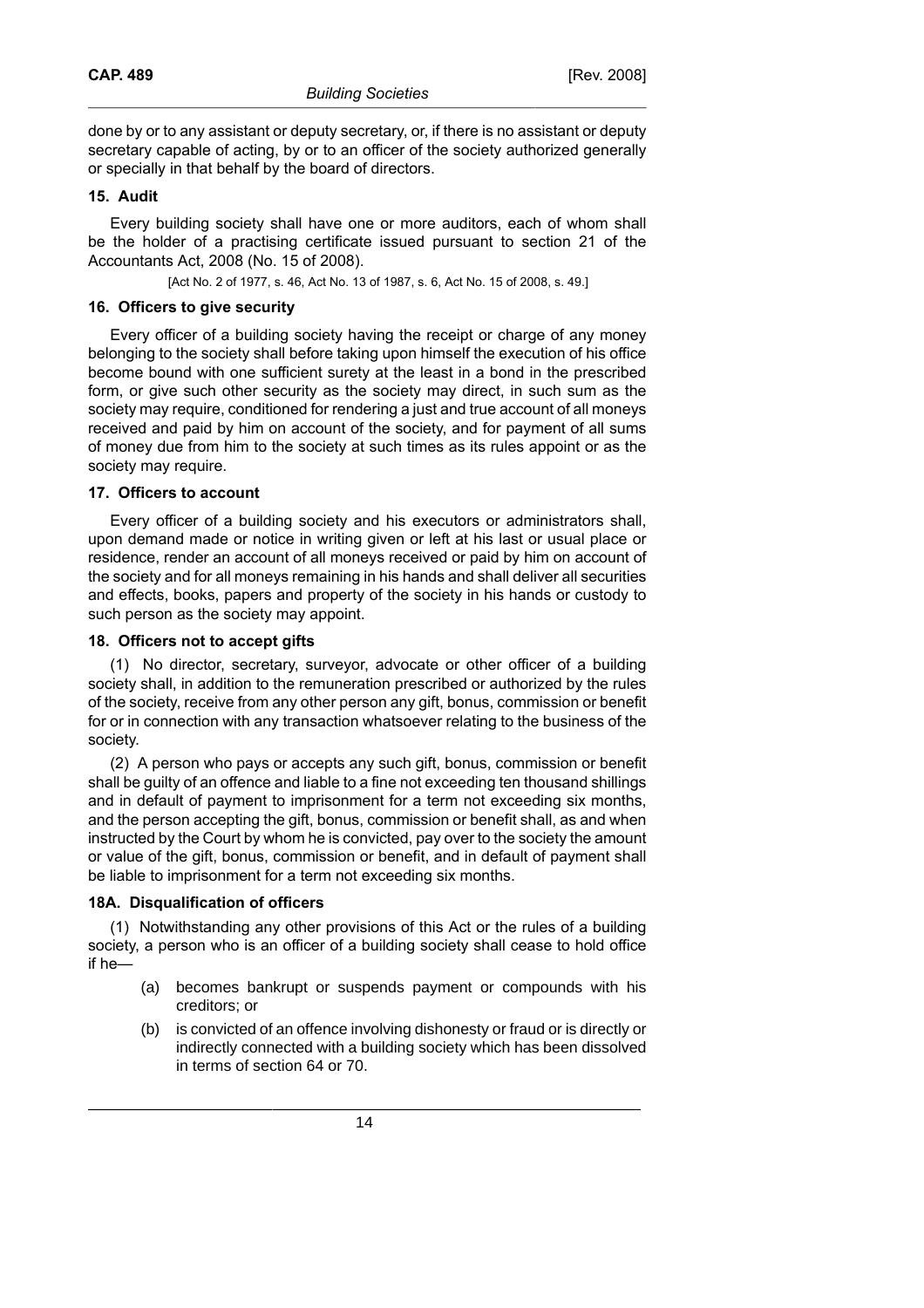(2) Any person who continues to act as an officer of a building society after he has been disqualified by virtue of this section shall be guilty of an offence and liable to a fine not exceeding fifty thousand shillings or to imprisonment for a term not exceeding two years or to both.

[Act No. 13 of 1987, s. 7.]

# **19. Restriction of payment of commissions**

- (1) It shall not be lawful—
	- (a) for a person having a financial interest in the disposition of land to receive or to agree to receive a commission or gift from a building society or from any officer, servant or agent of a building society, in consideration of the introduction of mortgage business to the society in connection with the disposition of the land or in consideration of a promise to introduce that business to the society; or
	- (b) for a building society, or any officer, servant or agent of a building society, to offer to give or agree to give a commission or gift to any person known to the society, officer, servant or agent, as the case may be, to have a financial interest in the disposition of land or to be a servant of a person having such an interest, for consideration mentioned in paragraph (a).

(2) For the purposes of this section, a person who is employed, otherwise than in pursuance of a contract of service, in connexion with the disposition of land by a person who has a financial interest in the disposition shall be treated, so far as relates to the disposition of that land, as a servant of the person having the interest, unless he carries on, independently of that person, the business of an advocate, estate agent, surveyor or auctioneer.

(3) Where a building society has a financial interest in the disposition of land, nothing in this section shall prohibit—

- (a) the society, or any officer, servant or agent of the society, from offering or giving or agreeing to give, in relation to the disposition of that land, a commission or gift to a servant of the society (not being a person who, to the knowledge of the society, officer, servant or agent, as the case may be, either himself has a financial interest in the disposition of the land or is, in addition to being a servant of the society, also the servant of a person other than the society who has such an interest) for consideration mentioned in subsection (1); or
- (b) a servant of the society (not being a person who himself has a financial interest in the disposition of that land, or who is, in addition to being the servant of the society, also the servant of a person other than the society who has such an interest) from receiving or agreeing to receive, in relation to the disposition of that land, a commission or gift from the society, or from any officer, servant or agent of the society, for any such consideration.

(4) A person who contravenes the provisions of this section shall be guilty of an offence and liable to a fine not exceeding ten thousand shillings or to imprisonment for a term not exceeding six months or to both.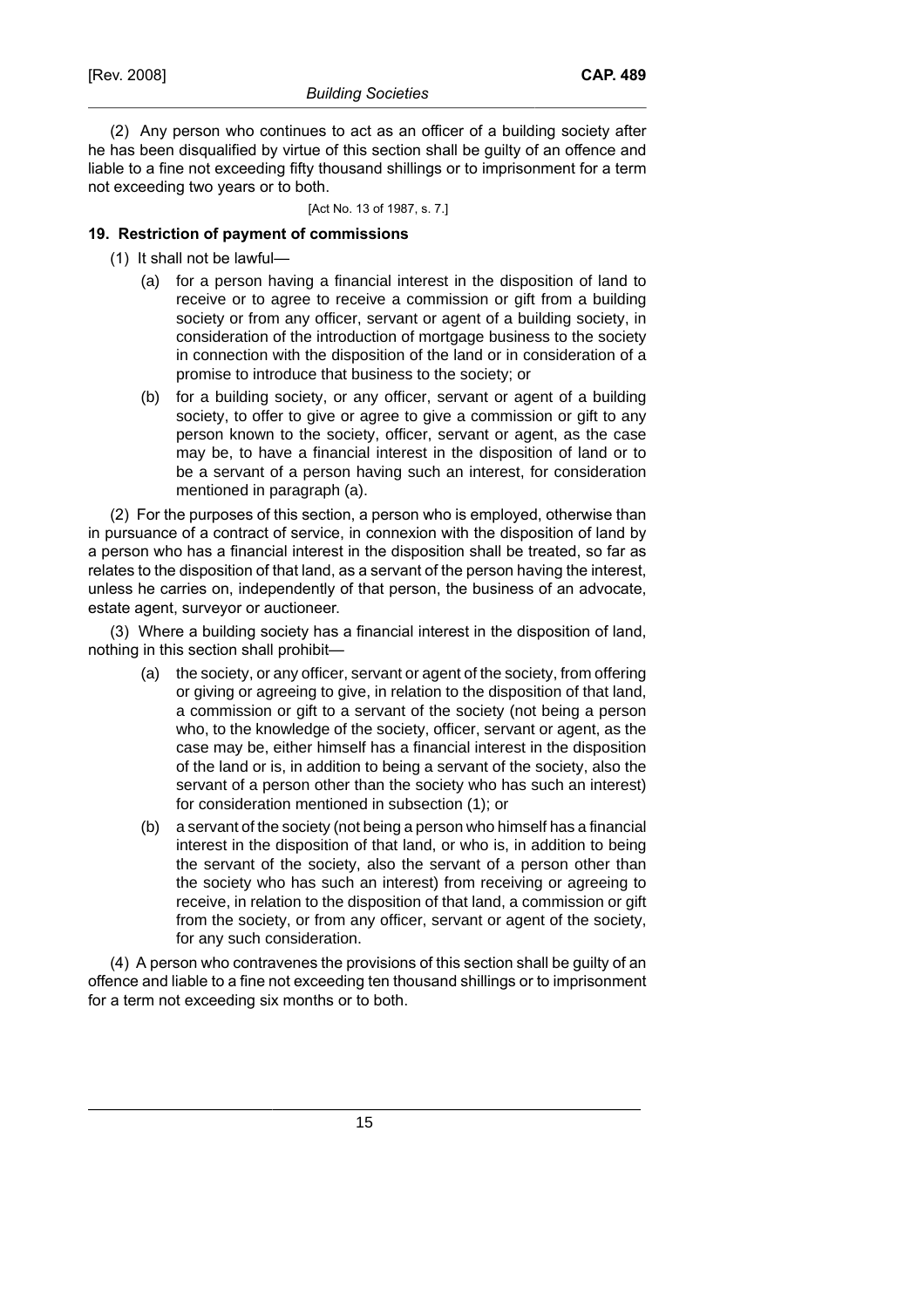### **20. Provisions excluding liability of officers forbidden**

Any provision, whether contained in the rules of a building society or in a contract with a building society or otherwise, for exempting a director, manager or officer of a building society, or a person (whether an officer of the society or not) employed by the society as auditor, from, or indemnifying him against, a liability which by virtue of any rule of law would otherwise attach to him in respect of any negligence, default, breach of duty or breach of trust of which he may be guilty in relation to the society, shall be void:

Provided that a building society may, in pursuance of such a provision, indemnify a director, manager, officer or auditor against liability incurred by him in defending proceedings, whether civil or criminal, in which judgment is given in his favour or in which he is acquitted or in connection with an application under section 21 in which relief is granted to him by the court.

#### **21. Powers of court to grant relief in certain cases**

(1) If, in proceedings for negligence, default, breach of duty or breach of trust against a person to whom this section applies, it appears to the court hearing the case that that person is or may be liable in respect of the negligence, default, breach of duty or breach of trust, but that he has acted honestly and reasonably, and that having regard to all the circumstances of the case, including those connected with his appointment, he ought fairly to be excused for the negligence, default, breach of duty or breach of trust, the court may relieve him either wholly or partly from his liability on such terms as the court may think fit.

(2) Where a person to whom this section applies has reason to apprehend that a claim will or might be made against him in respect of negligence, default, breach of duty or breach or trust, he may apply to the High Court for relief, and the High Court on any such application shall have the same power to relieve him as under this section it would have had if it had been a court before which proceedings against that person for negligence, default, breach of duty or breach of trust had been brought.

(3) The persons to whom this section applies are the directors, the members and officers of a building society, and any person employed by a building society as an auditor, whether he is or is not an officer of the society.

# PART IV – POWERS OF BUILDING SOCIETIES

#### **22. Power to borrow**

(1) Subject to this Act, a building society may receive deposits or loans at interest from its members or from other persons to be applied to the purposes of the society.

(2) A building society shall, at all times maintain a ratio of not less than eight per cent between its core capital and its total deposit liabilities.

(3) The amount of deposits or loans from any one person shall be within any limits prescribed by the rules of the society.

(4) In calculating the amount for the time being secured to a building society by mortgages from its members for the purposes of subsection (2), there shall be disregarded—

(a) the amount secured on properties the payments in respect of which, whether of principal, interest or otherwise, were upwards of twelve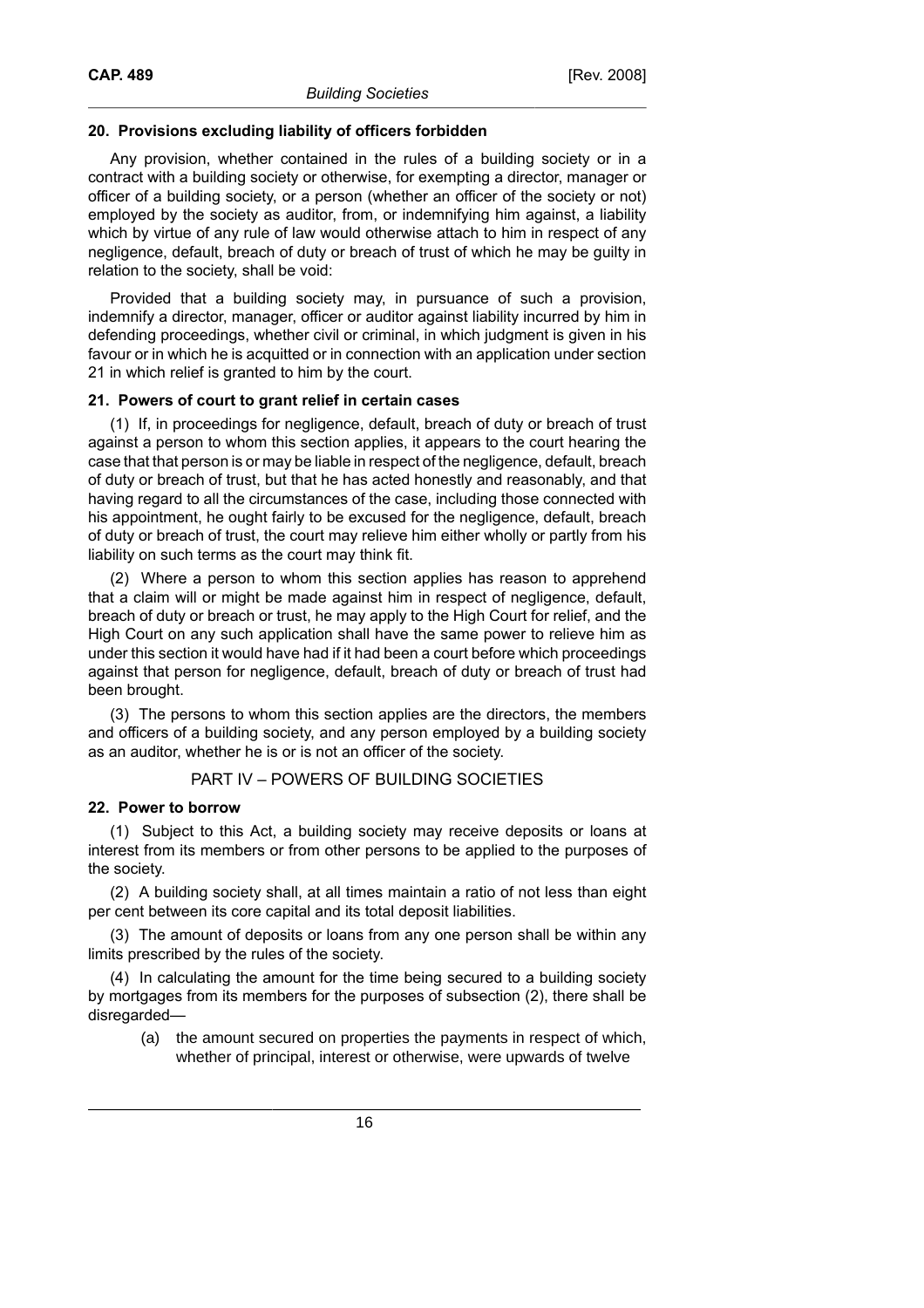months in arrear at the date of the society's last preceding annual account and statement; and

(b) the amount secured on properties of which the society had been twelve months in possession at the date of such account and statement.

(5) Money deposited with a building society as security for an advance made by the building society to a member, or as security for a guarantee given in respect of such an advance, shall be deemed to be money borrowed by the society.

(6) A building society shall not accept a deposit or loan except on the terms that not less than one month's notice may be required by the society before repayment or withdrawal.

(7) Every deposit book or acknowledgment or security of any kind given for a deposit or loan by a building society shall have printed or written therein or thereon the whole of this section.

(8) If a building society contravenes this section, the society and every director, secretary or other officer of the society who is a party to the contravention shall be guilty of an offence and liable to a fine not exceeding two thousand shillings.

(9) If a building society receives loans or deposits in excess of the limits prescribed by this Act, the directors of the society shall be personally liable for the amount so received in excess.

[Act No. 4 of 1999, s. 93.]

# **23. Power to hold land**

(1) Subject to the provisions of the Government Lands Act (Cap. 280), the Trust Land Act (Cap. 288) and the Land Control Act (Cap. 302), a building society may-

- (a) acquire and hold land which the society requires for its business premises or for the housing of its staff; and
- (b) acquire by foreclosure or surrender land mortgaged to the society,

but land acquired by a building society under paragraph (b) shall be sold and converted into money within a period of two years or such longer period as the Registrar may authorize in writing.

(1A) Notwithstanding subsection (1) a building society may at a general meeting resolve to acquire and hold land and may acquire and hold land for the purposes of developing residential houses for its members in accordance with the rules of the building society.

(2) A building society may let any part of its business premises which is not required for the immediate use of the society.

> [Act No. 28 of 1959, s. 17, L.N. 142/1961, L.N. 147/1961, L.N. 457/1963, Act No. 34 of 1967, Second Sch., Act No. 13 of 1987, s. 8.]

# **24. Power to make advances to members**

(1) A building society may, subject to this section, make advances to its members out of its funds upon the security of land.

(2) No building society shall advance money on the security of land which is subject to a prior mortgage, unless the prior mortgage is in favour of the society making the advance; and if any advance is made in contravention of this subsection, the directors of the society who authorized the advance shall be jointly and severally liable for any loss on the advance occasioned to the society.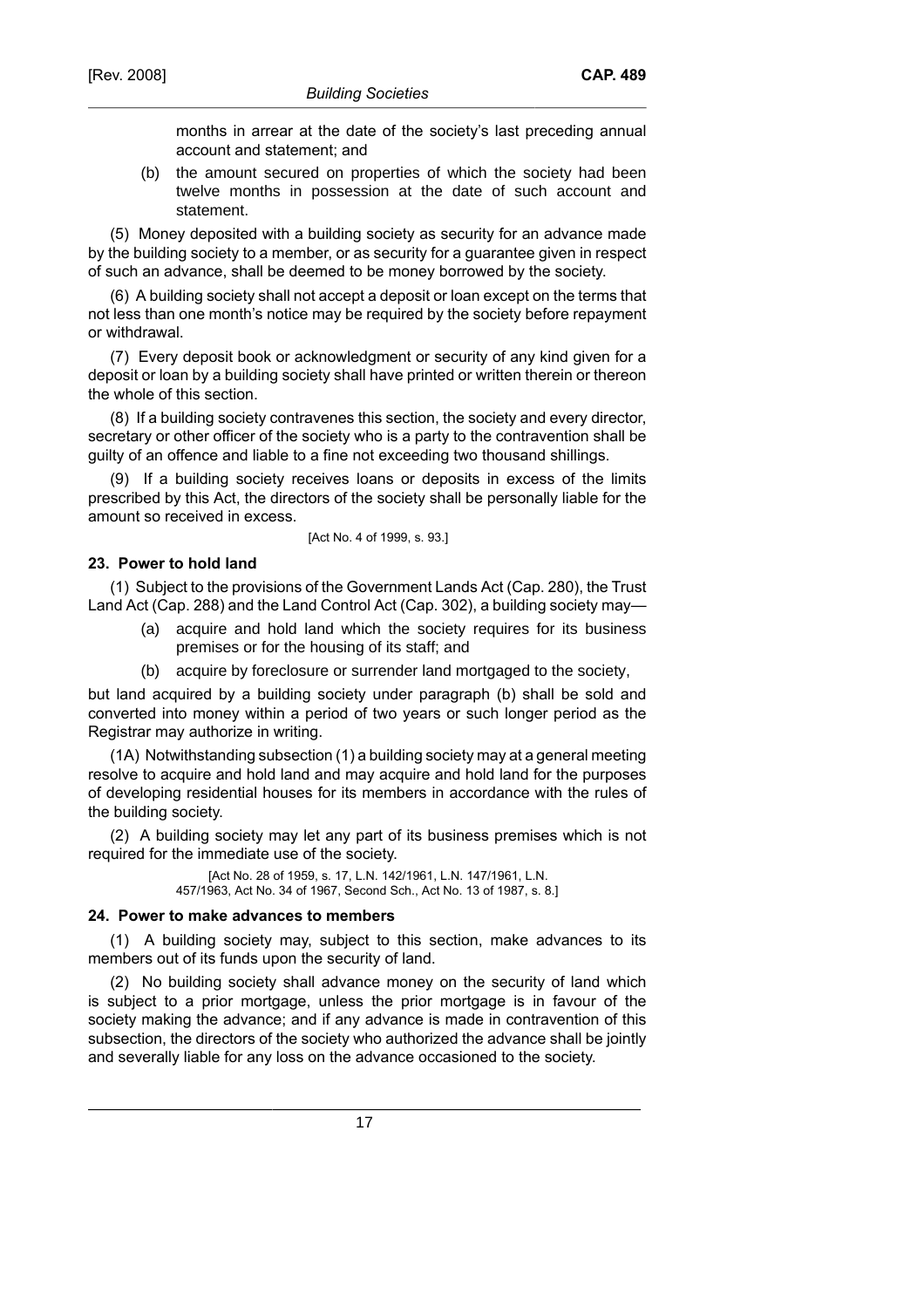(3) No building society shall, in Kenya—

- (a) grant or permit to be outstanding an advance or credit facility to any one of its members in excess on twenty-five per cent of its core capital;
- (b) grant or permit to be outstanding any advance or credit facility to any of its directors or employees in excess of twenty per cent of its core capital.

(4) In determining the amount of any advance made by a building society to one of its members upon the security of land, the society shall not take into account the value of any additional security taken by the society for the advance, other than a security of a class specified in the Schedule.

(5) Where a charge upon a policy of life assurance is taken as additional security for an advance, the value of the policy shall be assessed at an amount not exceeding the surrender value thereof at the time when the advance is made.

(6) Where a guarantee given in pursuance of a continuing arrangement is taken as additional security for an advance, the advance shall not exceed an amount which may be prescribed or ninety per centum of the amount of the purchase price for the defraying of which the advance is made, whichever is the less, without the consent in writing of the Registrar; and in any such case the basic advance shall not exceed sixty-five per centum of that amount and the excess advance shall not exceed twenty-five per centum of that amount.

(7) Where a building society takes as additional security for an advance to a member a guarantee given in pursuance of a continuing arrangement, the terms of the advance shall not provide for the payment of any sums to the society in respect of the advance after the expiration of a period of twenty years (or such other period, being either longer or shorter, as the Registrar may authorize in writing) from the date on which the advance is made, nor, after the advance has been made by the society, shall the society make any agreement which has the effect of rendering any sums payable to the society in respect of the advance after the expiration of that period:

Provided that nothing in this subsection shall affect the power of a society to make such an agreement in relation to an advance which has been made by the society not less than one year before the making of the agreement if, in the opinion of the directors, it is desirable so to do in order to avoid hardship to a member of the society.

(8) Notwithstanding the provisions of subsections (1) to (7), a building society may, for the benefit of its members, extend loans, advances, guarantees and other credit facilities not secured by land and at such terms and conditions as the society considers appropriate.

[Act No. 4 of 1999, s. 94, Act No. 7 of 2001, s. 9.]

#### **25. Power to invest**

(1) A building society may, from time to time as its rules permit, invest any portion of its funds not immediately required for its purposes in or upon any stock, shares or securities for the time being authorized by law for the investment of trust moneys or in any other class or classes of investment authorized by the Minister by notice in the *Gazette*.

(2) A building society may keep money on current account and deposit account at one or more banks or with the Kenya Post Office Savings Bank.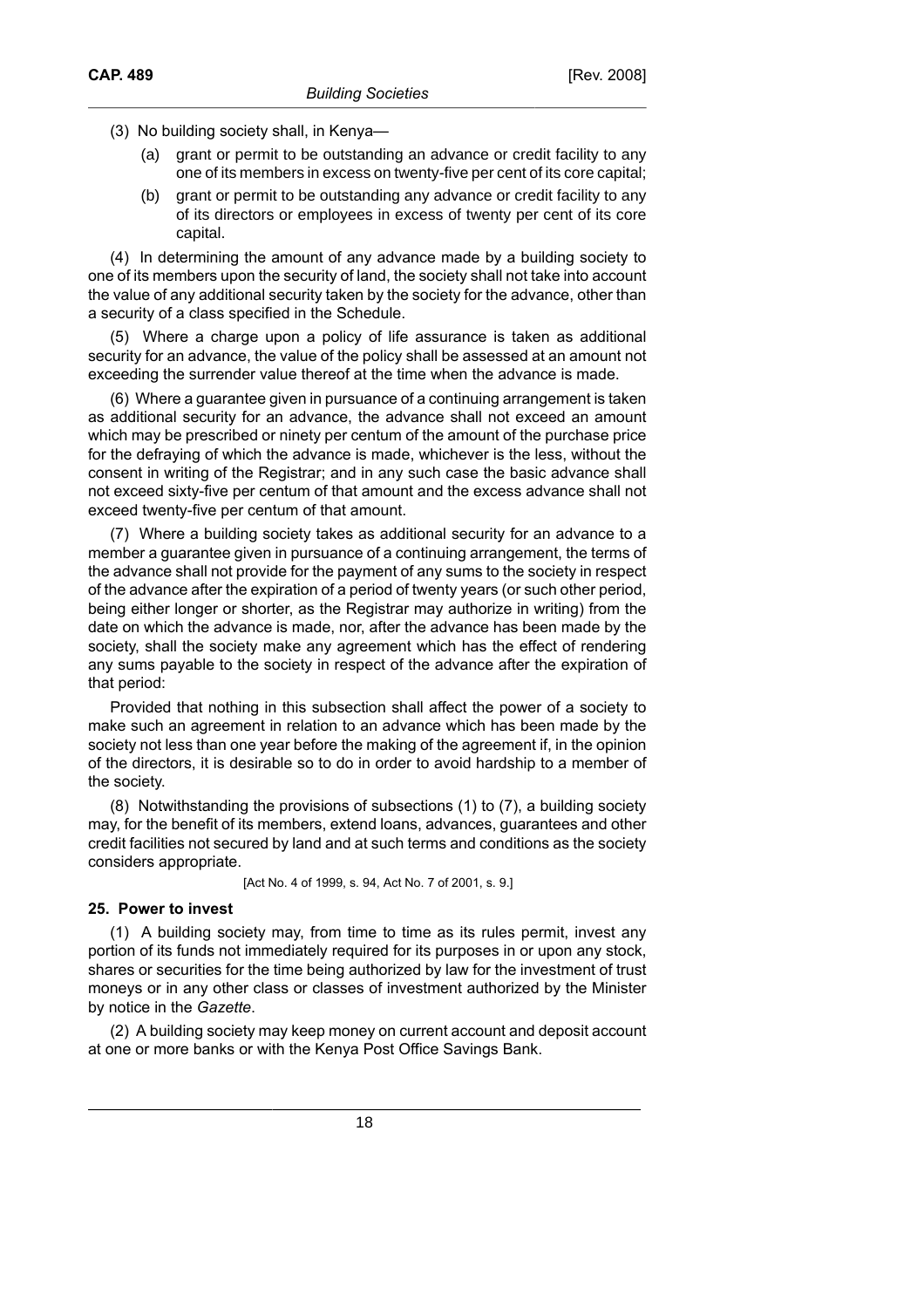### **26. Power to make further advances**

(1) For the purposes of facilitating repayment to a building society of an advance made or to be made by the society to a member upon the security of land, a society may make to the member, by way of addition to the advance, a further advance of the whole or part of such sum as may be necessary to enable payment to be made of a single premium payable in respect of a policy of life assurance upon the life of the member or the spouse or son or daughter of the member, being a policy which provides for payment, in the event of the death of the person upon whose life the policy is effected before the advance has been repaid, of a sum not exceeding a sum which is sufficient to defray the sums which are, at and after the time of the death, payable to the society in respect of the advance as increased by the additional advance made by the society under the power conferred by this subsection.

(2) Where, in pursuance of the power conferred by subsection (1), a society has added a sum to an advance made by the society upon the security of land, the sum so added to the advance shall not be deemed to form part thereof for the purpose of determining whether the advance is beyond the power of the society by reason—

- (a) of the amount of the advance being excessive; or
- (b) of the amount of any excess advance included in the advance being greater than that which is authorized by this Act.

(3) Where a society has made an advance to a member upon the security of land, and the advance is an advance to which subsection (7) of section 24 apply, then, if the society subsequently adds to the advance a further advance under the power conferred by this section, those provisions shall also apply in relation to that further advance; and, for the purpose of the application thereto of those provisions, the further advance shall be deemed to have been made at the time when the original advance was made.

# **27. Notice to be given where security for advance to member is taken from third party**

(1) Where a building society makes to a member an advance for the purpose of its being used in defraying the purchase price of land and takes any security for the advance from another person, then, unless before any contract requiring the member to repay the advance is entered into the society gives to the member a notice in writing, in the prescribed form—

- (a) stating, if the land is mortgaged or is to be mortgaged to the society as security for the advance, the maximum amount which the society would consider proper to advance upon the security of that land if no other security were taken by the society for the advance, and the amount, if any, by which the advance exceeds that maximum amount; and
- (b) containing such particulars as may be prescribed relating to any security for the advance which is taken or is to be taken from any person other than the member,

no sums shall be recoverable, either by the society or by any other person, in respect of the advance or of any security given therefor (whether by the member or otherwise), nor shall any rights be exercisable by virtue of any such security, except by leave of the court.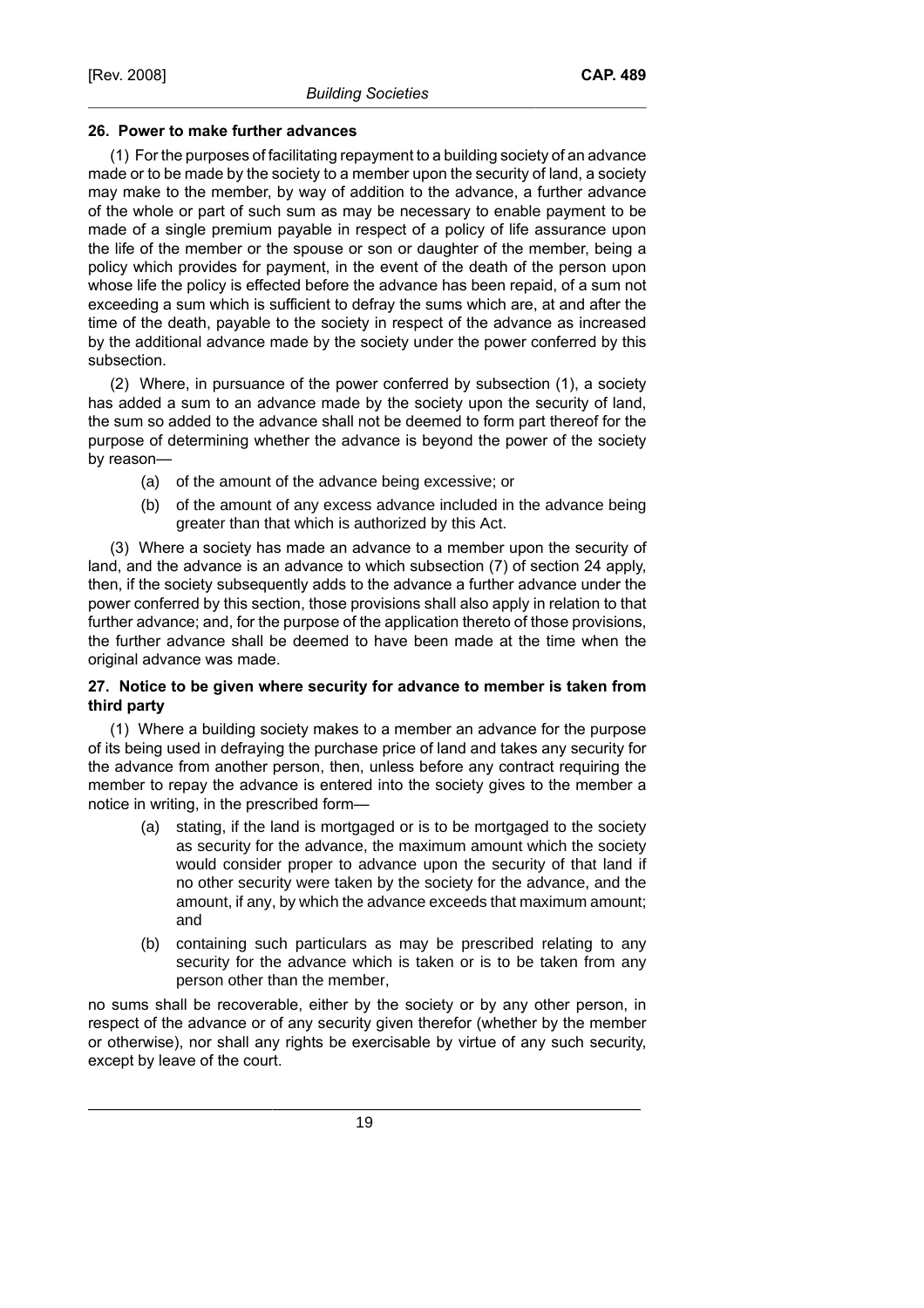(2) Where a society makes such an advance and takes such security without giving notice to the member in accordance with the foregoing provisions of this section, the court may, either upon an application for leave, or upon an application made by the member, reopen the transaction, and may make such orders as to the sums which may be recovered in respect of the advance and of any security given therefor, as to the exercise of any rights conferred by any such security and otherwise as the court considers just.

### **28. Power to carry on business abroad**

A building society may, where its rules so allow, carry on business in any place outside Kenya and invest any portion of its funds not immediately required for its purposes in advances upon the security of land in any such place:

Provided that—

- (i) no building society, other than an existing society, shall make any such investment within five years of its registration under this Act;
- (ii) the amount which a building society may invest outside Kenya shall not, without the consent of the Minister, exceed one-fifth of its capital assets for the time being in Kenya.

#### **29. Additional powers of building societies**

Subject to this Act, and to its rules, a building society shall have the following powers in addition to the powers hereinbefore conferred—

- (a) to borrow money at interest, other than in the form of deposit, from a bank, or, if the terms are approved in writing by the Registrar, from any person other than a banker, and to arrange overdraft facilities with a bank;
- (b) to act as the agent of insurance companies in effecting insurances in respect of property mortgaged or to be mortgaged to the society and any other insurances designed to secure a debt to the society, and to collect on behalf of such companies the premiums in respect of any insurance so effected and of the insurances pledged to the society;
- (c) to pay pensions or gratuities to its employees, or to establish a pension fund or to adopt a pension scheme for providing pensions or gratuities for its employees, or to join with other societies in establishing or adopting any such fund or pension scheme.

#### **29A. Minimum holding of liquid assets**

(1) Notwithstanding the provisions of this Part or any rules made thereunder, a building society shall maintain such minimum holding of liquid assets as the Central Bank shall, from time to time, determine.

(2) For the purposes of this section, **"liquid assets"** means all or any of the following—

- (a) notes and coins which are legal tender in Kenya;
- (b) balances held at the Central Bank;
- (c) balances in banks, financial institutions and other building societies in Kenya, after deducting therefrom balances owed to those banks, financial institutions or other building societies;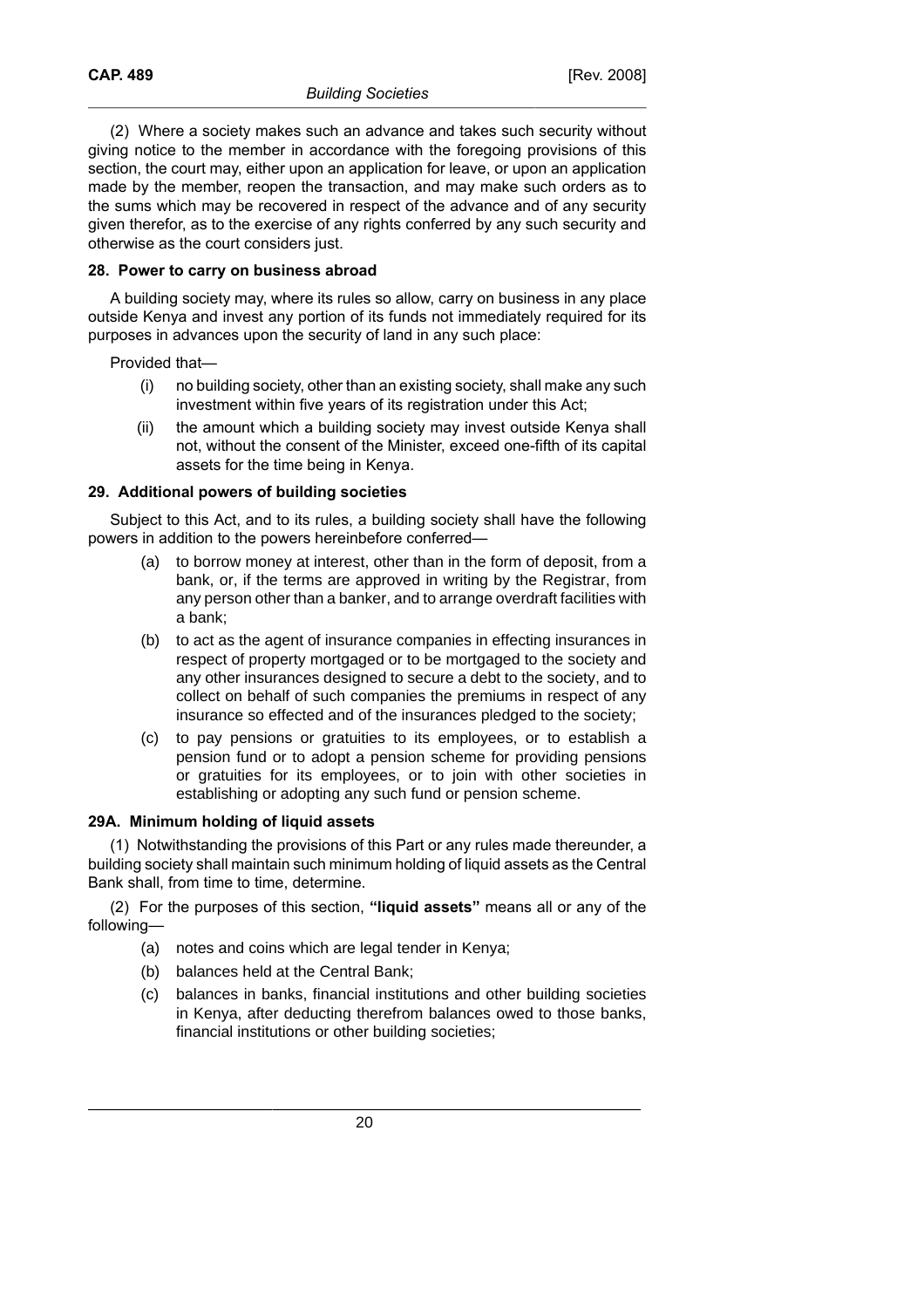- (d) Kenya treasury bills and bonds of a maturity not exceeding ninety-one days which are freely marketable and rediscountable at the Central Bank;
- (e) such other assets as the Central Bank may, from time to time, specify.

(3) A building society which fails to comply, with any of the requirements of subsection (1), within such period as the Central Bank may specify, shall be liable to a penalty interest charge not exceeding one per cent of the amount of the deficiency for everyday on which the offence continues.

[Act No. 12 of 1984, Sch., Act No. 16 of 1985, s. 6, Act No. 4 of 1999, s. 95.]

### **30. Dividends payable only out of profits**

Notwithstanding anything to the contrary contained in its rules, no building society shall pay any dividend or interest on any of its shares otherwise than out of profits earned by the society.

# PART V – MEETINGS AND PERIODICAL RETURNS

### **31. Annual general meeting**

A building society shall within five months of the end of its financial year hold a general meeting as its annual general meeting in addition to any other meetings in that year, and shall specify the meeting as such in the notices calling it.

### **32. Other meetings**

The board of directors of a building society shall call such other general or special meetings as may be required by the rules of the society or they may consider desirable, and shall, notwithstanding anything contained in the rules of the society, call a general or special meeting on the application of not less than onetenth of the whole number of members or of not less than fifty members, whichever is the less.

# **33. Annual accounts and statement**

(1) A building society shall, as soon as is practicable and not more than four months after the expiration of its financial year, cause to be prepared an account of all the income and expenditure of the society during that financial year and a general statement of its funds and effects, liabilities and assets; and the account and statement shall be attested to by the auditors of the society and shall be counter-signed by at least two directors thereof.

(2) The account and statement shall be in such form and shall contain such particulars as may be prescribed, and, without prejudice to the generality of the foregoing, shall show—

- (a) the amounts due to the holders of the various classes of shares respectively;
- (b) the amounts due to depositors and creditors for loans;
- (c) the balance due or outstanding on the security of mortgages (not including prospective interest); and
- (d) the amount invested by the society in other securities, showing separately investments in and investments outside Kenya.

(3) Every auditor in attesting an annual account or statement shall either certify that it is correct, duly vouched and in accordance with the law or specially report to the society in what respect he finds it incorrect, unvouched or not in accordance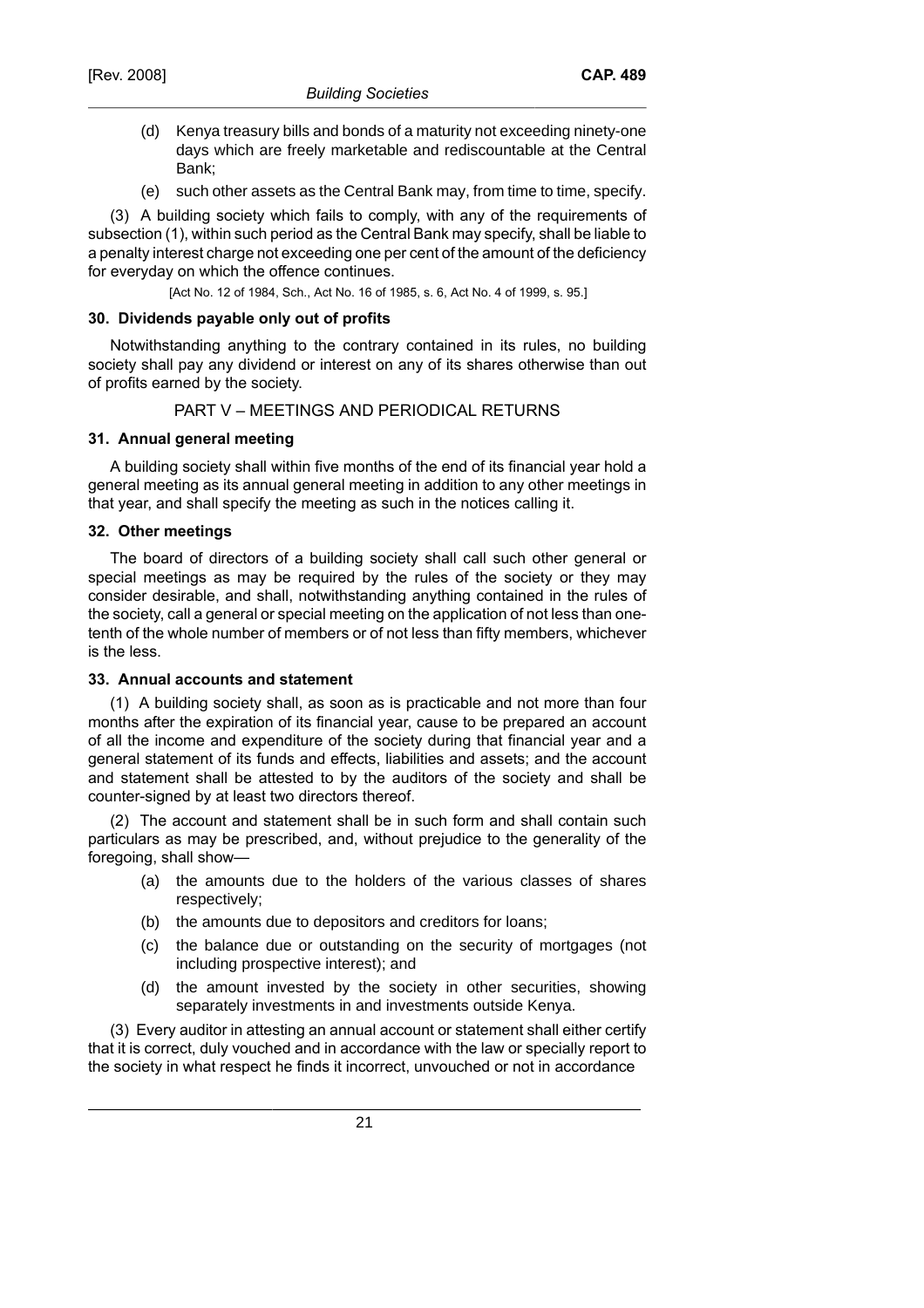(4) Every building society shall cause a copy of the account and statement to be published in a national newspaper, and copies of the account and statement shall be available at the offices of the building society not less than fourteen days before the meeting at which they are to be presented.

(5) A copy of the annual account and statement, certified in such manner as may be prescribed, shall be sent to the Registrar within fourteen days after the annual or other general meeting at which it is presented or within five months after the expiration of the financial year to which it relates, whichever period expires first.

(6) If a building society fails to comply with the provisions of this section, the society and every director, secretary or other officer of the society shall be guilty of an offence and liable to a fine not exceeding five thousand shillings.

[Act No. 10 of 1986, s. 36.]

# **34. Returns of sales and transfers**

A building society shall, in respect of each financial year, cause to be prepared and sent to the Registrar at the same time as its annual account and statement is sent a return in such form as may be prescribed containing such particulars as may be prescribed with respect to—

- (a) every property which has, during the period to which the return relates, been sold by the society in the exercise of its powers as mortgagee thereof;
- (b) every mortgage which, during the same period, has been transferred by the society.

# PART VI – MISCELLANEOUS PROVISIONS

# **35. Books and records to be kept by building societies**

- (1) A building society shall keep the following books—
	- (a) a minute book recording all proceedings of general meetings;
	- (b) a minute book recording all proceedings of the board of directors;
	- (c) a register of directors, showing the full names of every director, his postal and residential address, his nationality and, if that nationality is not his nationality of origin, his nationality of origin, the date of his appointment and the date of his ceasing to hold office as such director; and
	- (d) such books of account as may be necessary to show the receipts and expenditure of the society, the amounts due to the holders of the various classes of shares respectively and to depositors and creditors for loans, the balance due or outstanding on the security of mortgages and the amount invested by the society.

(2) A building society shall cause to be kept records showing with respect to every advance made by the society on the security of any land—

(a) the amount at which the land was assessed and the name of the person by whom the assessment was made; and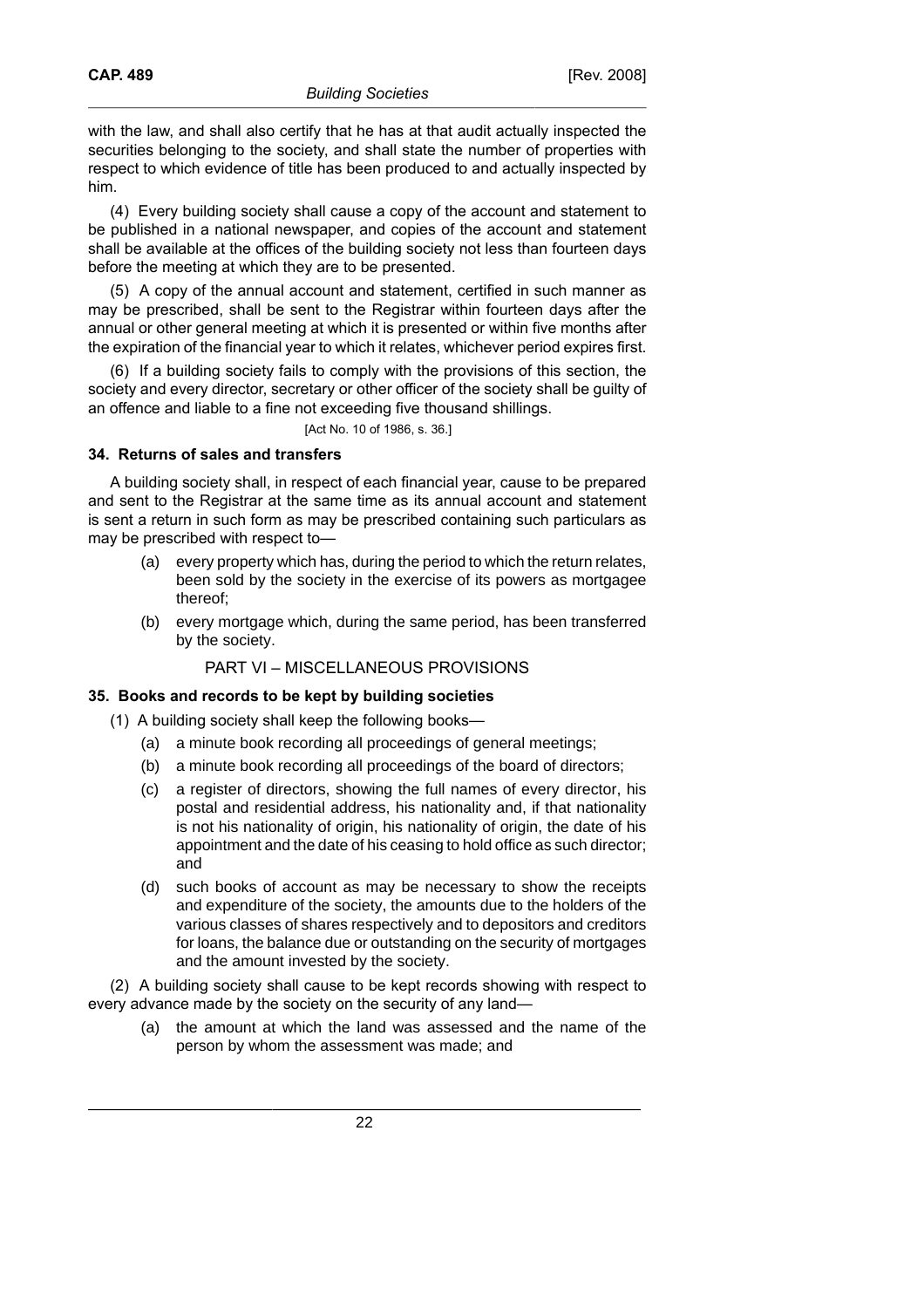(b) particulars of any additional security taken by the society, including the amount at which it was assessed and the name of the person by whom the assessment was made.

(3) A building society registered under section 6 shall keep all registers, minute books, books of account and other records, which it is required by this Act to keep, in English.

(4) If a building society fails to comply with the provisions of this section, the society and every director, secretary or other officer of the society shall be guilty of an offence and liable to a fine not exceeding one thousand shillings.

### **36. Rules to be binding on members and others**

The rules of a building society as for the time being registered under this Act shall be binding on the several members and officers of the society and on all persons claiming on account of a member or under the rules, all of whom shall be deemed and taken to have full notice thereof.

### **37. Duty to supply copies of rules**

A building society shall supply to any person requiring it a complete printed copy of its rules, with a copy of the certificate of registration appended thereto, and may charge therefor a sum not exceeding five shillings.

### **38. Evidence of rules**

A copy of the rules of a building society, certified by the secretary or other officer of the society to be a true copy of its registered rules, shall, in the absence of any evidence to the contrary, be admissible as evidence of the rules.

### **39. Persons under twenty-one**

(1) A person who is under the age of twenty-one years may be admitted as a member of a building society the rules of which do not prohibit his admission.

(2) A member of a building society while under the age of twenty-one years may—

- (a) give all necessary acquaintances;
- (b) consent to the dissolution of the society; and
- (c) by his next friend, present a petition for winding-up; but may not—
	- (i) vote at any meeting of the society;
	- (ii) hold any office in the society;
	- (iii) transfer any share standing in his name; or
- (iv) execute a mortgage to secure advances made to him by the society.

# **40. Shares may be held jointly**

Two or more persons may jointly hold a share of shares in a building society; but the right to vote at a meeting of the society shall be limited to one of those shareholders.

# **41. Prohibition of balloting**

No building society shall cause or permit applicants for advances to ballot for precedence or in any way make the granting of an advance depend on any chance or lot.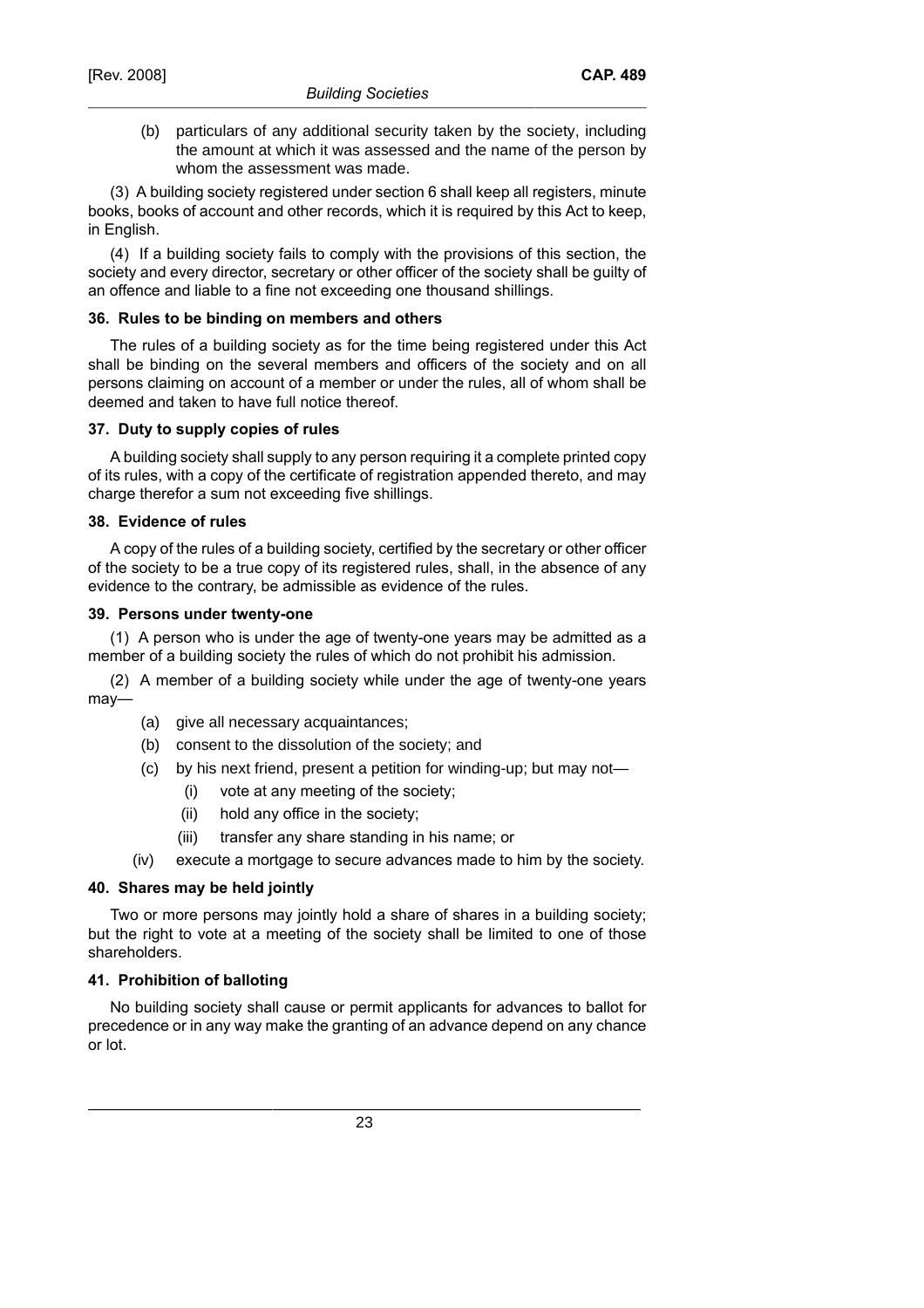### **42. Implied warranty**

Where a building society makes to a member an advance for the purpose of its being used in defraying the purchase price of land, the society shall be deemed to warrant to the member that the purchase price is reasonable unless, before any contract requiring the member to repay the advance is entered into, the society gives to the member a notice in writing in such form as may be prescribed stating that the making of the advance implies no such warranty.

### **43. Exercise of power of sale**

(1) A building society exercising its power of sale of any land mortgaged to it shall take reasonable care to ensure that in the exercise of the power the price at which the land is sold is the best price which can reasonably be obtained; and any agreement if and so far as it relieves or may have the effect of relieving a society from the obligations imposed by this section shall be void.

(2) Where building society has exercised its power of sale of land mortgaged to it, it shall, within twenty-eight days from the completion of the sale, send by registered post to the person who immediately before the sale was the owner of the land at his last known address a notice containing such particulars relating to the sale as may be prescribed.

(3) Nothing in subsection (2) shall affect the operation of any rule of law relating to the duty of a mortgagee to account to a mortgagor.

(4) If a building society contravenes the provisions of subsection (2), the society and every director, secretary or other officer of the society shall be guilty of an offence and liable to a fine not exceeding one thousand shillings.

### **44. Lost or destroyed share certificates, etc.**

(1) If a share certificate, savings deposit pass book, subscription share pass book, deposit receipt or fixed deposit receipt, or any statement or other record of payment, issued by a society is lost or destroyed, the society, upon such evidence and subject to such terms and conditions as the directors think fit, and after the loss or destruction thereof has been duly advertised once in the *Gazette* and once in a newspaper circulating in the town or district in which the member or depositor, as the case may be, resides, may issue a certified copy of the certificate, pass book, receipt, statement or record:

Provided that the directors may authorize the issue of a certified copy without requiring the loss to be advertised.

(2) A certified copy shall thereafter for all purposes take the place of the certificate, pass book, receipt, statement or record so lost or destroyed and be the sole evidence thereof.

# **45. Inspection of documents by public**

On payment of the prescribed fees, any person may inspect at the office of the Registrar the documents relating to any society and required to be lodged with the Registrar in terms of this Act or obtain from the Registrar a certificate of the registration of any society or a copy of or extract from any such document or part thereof kept by the Registrar.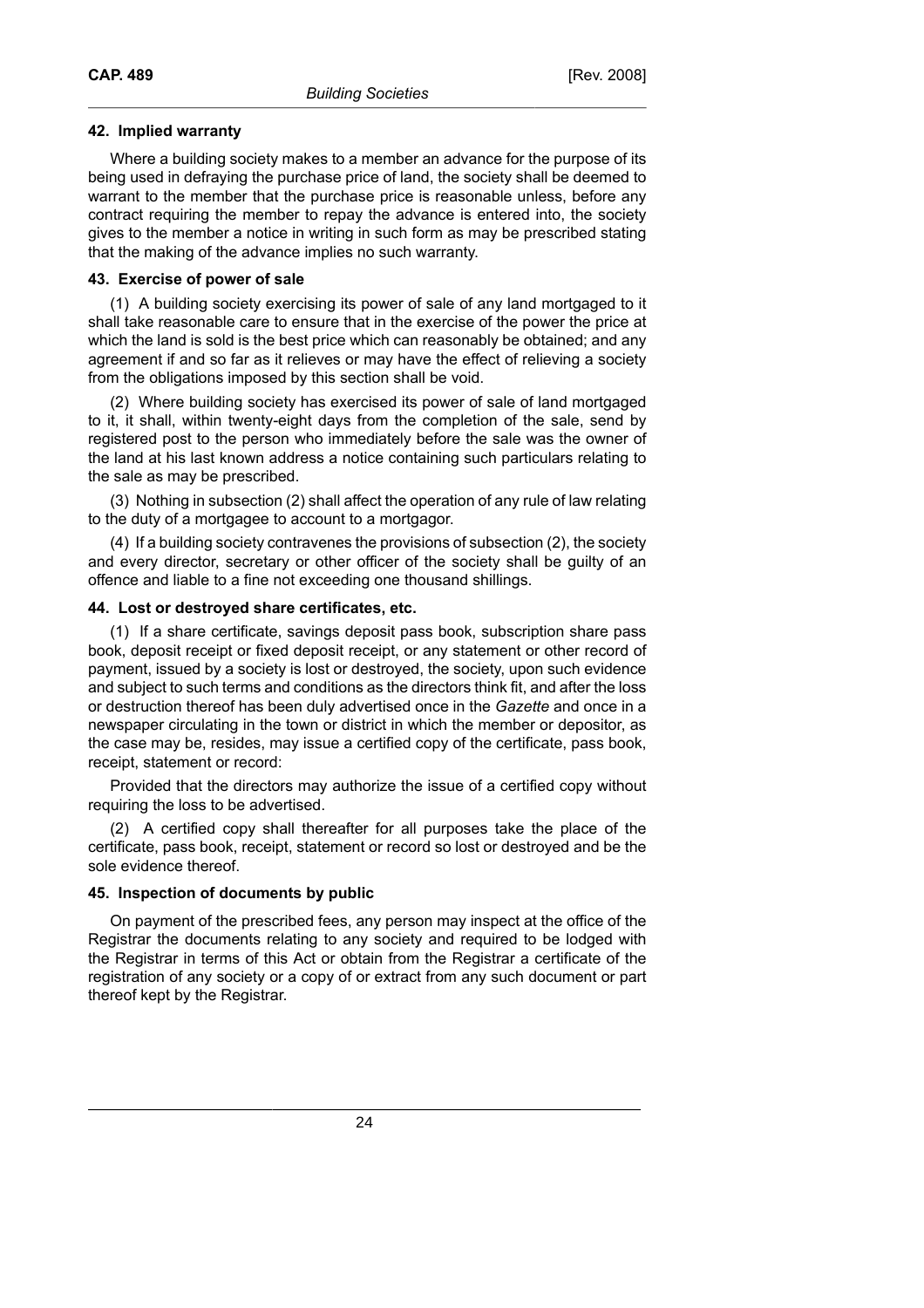### PART VII – CHANGE OF NAME, ADDRESS, OFFICERS AND CONSTITUTION

### **46. Change of name**

(1) A building society may, by special resolution, change its name.

(2) A society which changes its name in accordance with subsection (1) shall, within fourteen days from the date of the meeting at which the resolution was adopted, send to the Registrar two copies of the resolution certified in such manner as may be prescribed.

(3) Subject to section 9, the Registrar shall register one copy of the resolution and return the other to the society endorsed with a certificate of registration.

(4) A change of name by a building society in accordance with the provisions of this section shall not affect any right or obligation of the society or any member thereof, or other person concerned, or render defective any legal proceedings by or against the society, and any legal proceedings that may have been continued or commenced against it by its former name may be continued or commenced against it by its new name.

#### **47. Change of address**

Every building society which changes the situation of its registered office or its postal address shall, within fourteen days after the change, send to the Registrar notice thereof in the prescribed form, and the Registrar shall register it.

#### **47A. Consent required for branch office**

A building society shall not open or operate a branch office or an office other than its registered office without the written consent of the Registrar.

[Act No. 16 of 1985, s. 8.]

#### **48. Change of directors**

Whenever a person is appointed a director of a building society or ceases for any reason to be a director of a building society, the society shall within fourteen days send to the Registrar notice thereof in the prescribed form.

#### **49. Alteration of rules**

(1) A building society may, by special resolution, alter or rescind any of its rules or make any additional rule; but no such special resolution shall be valid until registered under subsection (3).

(2) Where a building society has altered or rescinded any of its rules or made any additional rule, it shall, within fourteen days from the date of the meeting at which the resolution was adopted, send to the Registrar two copies of the resolution, certified in such manner as may be prescribed.

(3) If the Registrar is satisfied that the alteration, addition or rescission is in conformity with this Act, he shall register one copy of the resolution and return the other to the society endorsed with a certificate of registration.

#### **50. Penalties**

If a building society fails to comply with the provisions of subsection (2) of section 46, section 47, section 47A, section 48 or subsection (2) of section 49, the society and every director, secretary and other officer of the society shall be guilty of an offence and liable to a fine not exceeding five thousand shillings.

[Act No. 16 of 1985, s. 9.]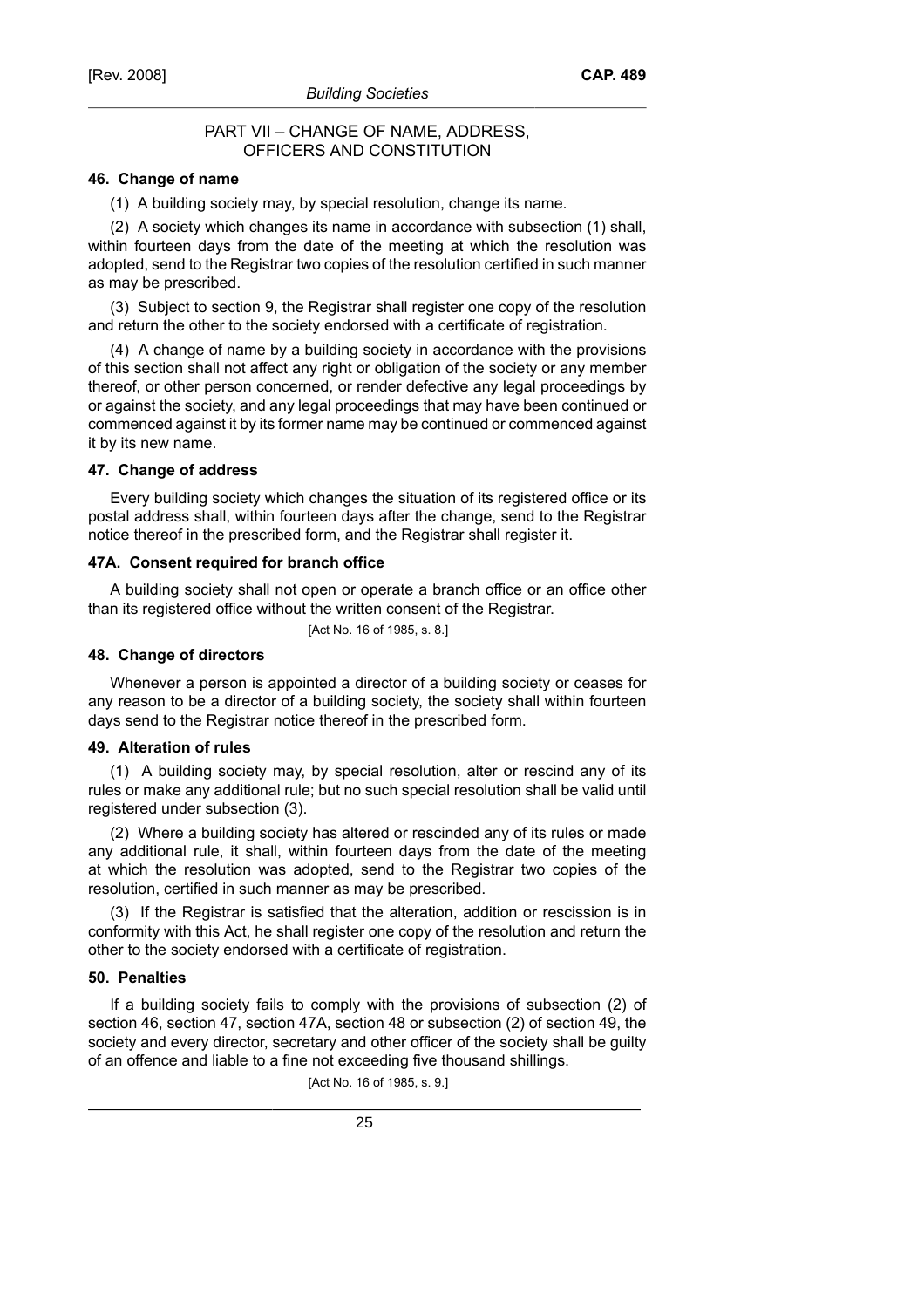### PART VIII – AMALGAMATION OF SOCIETIES AND TRANSFER OF ENGAGEMENTS

### **51. Amalgamation of building societies**

(1) Subject to section 53, two or more building societies may unite and become one society, with or without any dissolution or division of the funds of those societies or either of them, upon such terms as are agreed by special resolution of each of them.

(2) Notice of any such union shall be sent to the Registrar in the prescribed form.

(3) Upon completion of the union in terms of this section, the building societies so united shall be deemed to be dissolved and, their registrations having been cancelled, the Registrar shall register the new society in terms of this Act.

### **52. Transfer of engagements**

(1) Subject to section 53, a building society may by a special resolution transfer its engagements to another building society which may undertake to fulfil those engagements, and a building society may undertake to fulfil engagements of another building society by a special resolution.

(2) Notice of any such transfer shall be sent to the Registrar in the prescribed form and shall be registered by him.

### **53. Special provisions relating to amalgamations and transfers of engagements**

(1) Save as is hereinafter provided, no union of building societies and no transfer of engagements shall take effect unless or until the consent thereto in writing of holders of not less than two-thirds of the whole number of shares of each society party thereto has been obtained.

(2) A building society desiring to unite with one or more other building societies, or to transfer its engagements to another building society, or to undertake to fulfil the engagements of another building society, may make an application in that behalf to the Registrar in the prescribed manner, and shall publish notice of the application in the *Gazette* and, if the Registrar so requires, in one or more newspapers, and the Registrar, after hearing the society and any other person whom he considers entitled to be heard, may confirm the union, transfer or undertaking notwithstanding that the consent of the holders of two-thirds of the whole number of shares of the society has not been obtained in the manner required by this section.

### **54. Registration of amalgamation or transfer of engagements to operate as conveyance**

Upon the registration by the Registrar of the notice of union of any building societies under section 51, or of the transfer of the engagements of any building society to another building society under section 52, or upon the confirmation by the Registrar of any such union or transfer under section 53, there shall vest in the united society or in the society to which another society has transferred its engagements, as the case may be, by virtue of this section and without further or other assurance, all the funds, assets and movable or immovable property vested or held in the name of the societies so uniting or of the society so transferring its engagements.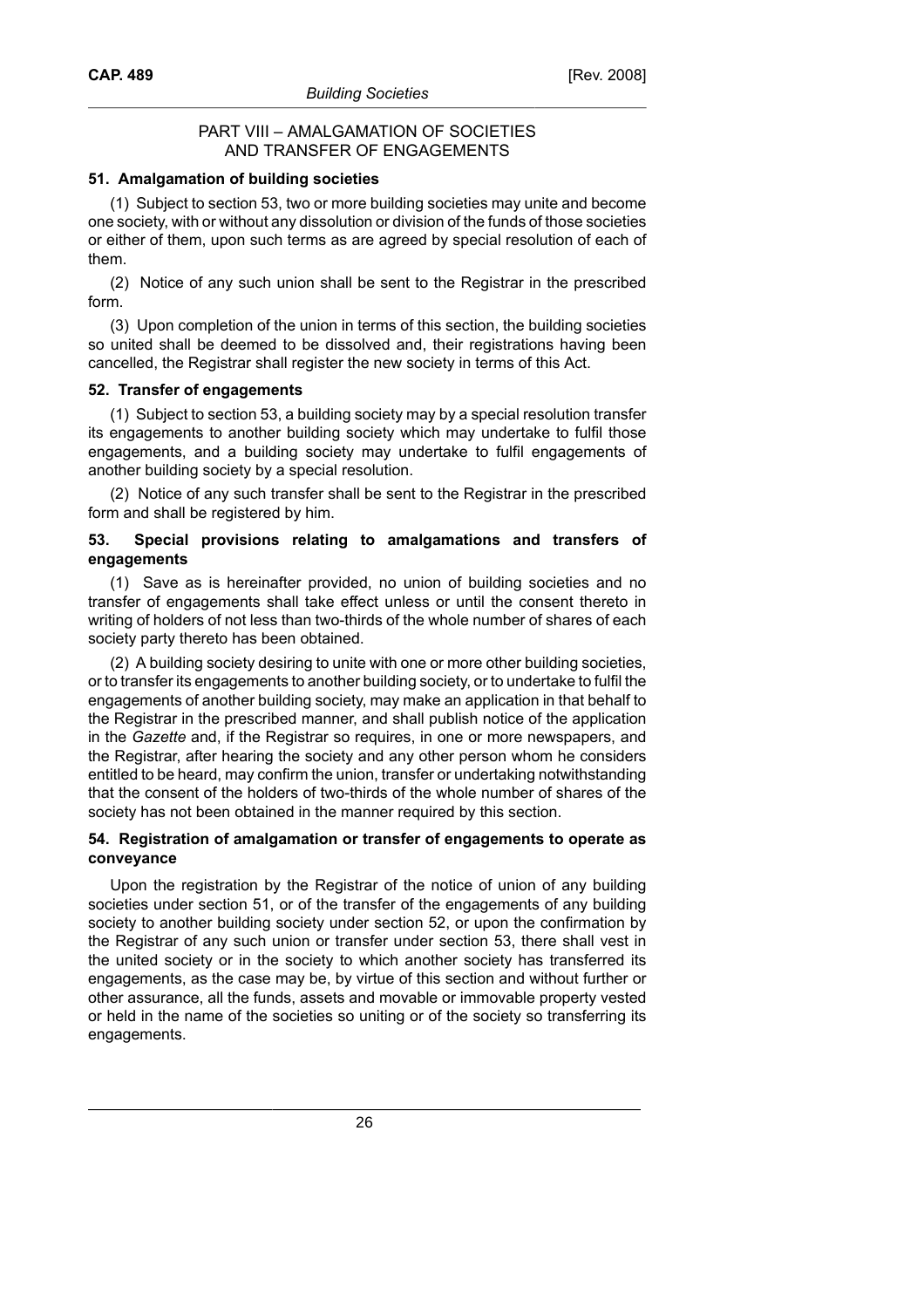# **55. Amalgamation or transfer of engagements not to prejudice creditors**

No union of building societies and no transfer of engagements from one building society to another shall affect the rights of any creditor of either or any of the societies concerned.

# **55A. Application for transfer of business to a company**

(1) Where a building society wishes to transfer its business including all its assets and liabilities, to a limited liability company incorporated under the Companies Act (Cap. 486), such building society may make an application to the Minister responsible for Finance through the Central Bank in the prescribed manner.

(2) An application under subsection (1) shall be supported by—

- (a) a report signed by all directors outlining the reasons for seeking to undertake such transfer;
- (b) a resolution approved by the creditors of the society sanctioning the intended transfer;
- (c) a special resolution approved by three-quarters of the members of the society sanctioning the intended transfer;
- (d) audited statements of accounts confirming that the society is solvent and has carried on its business in conformity within the provisions of the Act and the society's by-laws and regulations;
- (e) a resolution approved by the annual or extraordinary general meeting of the limited company to which the transfer is intended to be made stating that the company is financially able to satisfy on demand the claims of all creditors of the society;
- (f) full disclosure of the shareholders and directors of the company including information on their interests in the company;
- (g) a copy of the company's memorandum and articles of association; and
- (h) a copy of the company's latest audited statements of accounts.

(2A) The Central Bank shall examine every application made under subsection (1) and shall forward the application, together with its recommendations thereon, to the Minister responsible for Finance.

(3) In considering an application made by a society under subsection (1) the Minister responsible for Finance shall ensure that—

- (a) the intended transfer is in good faith for the benefit of the members of the building society, its creditors and the general public;
- (b) the company carries on or is licensed to carry on the business of an institution under the Banking Act (Cap. 488);
- (c) the company and the society are financially solvent and the company is capable of assuming the society's business without adversely affecting any member, creditor, borrower or other interested party.

(4) Where the Minister responsible for Finance is satisfied that the intended transfer fulfils the conditions set out in subsection (3), the Minister responsible for Finance shall cause the building society to publish a notice in the *Gazette* and in at least one national daily newspaper informing the public of the intended transfer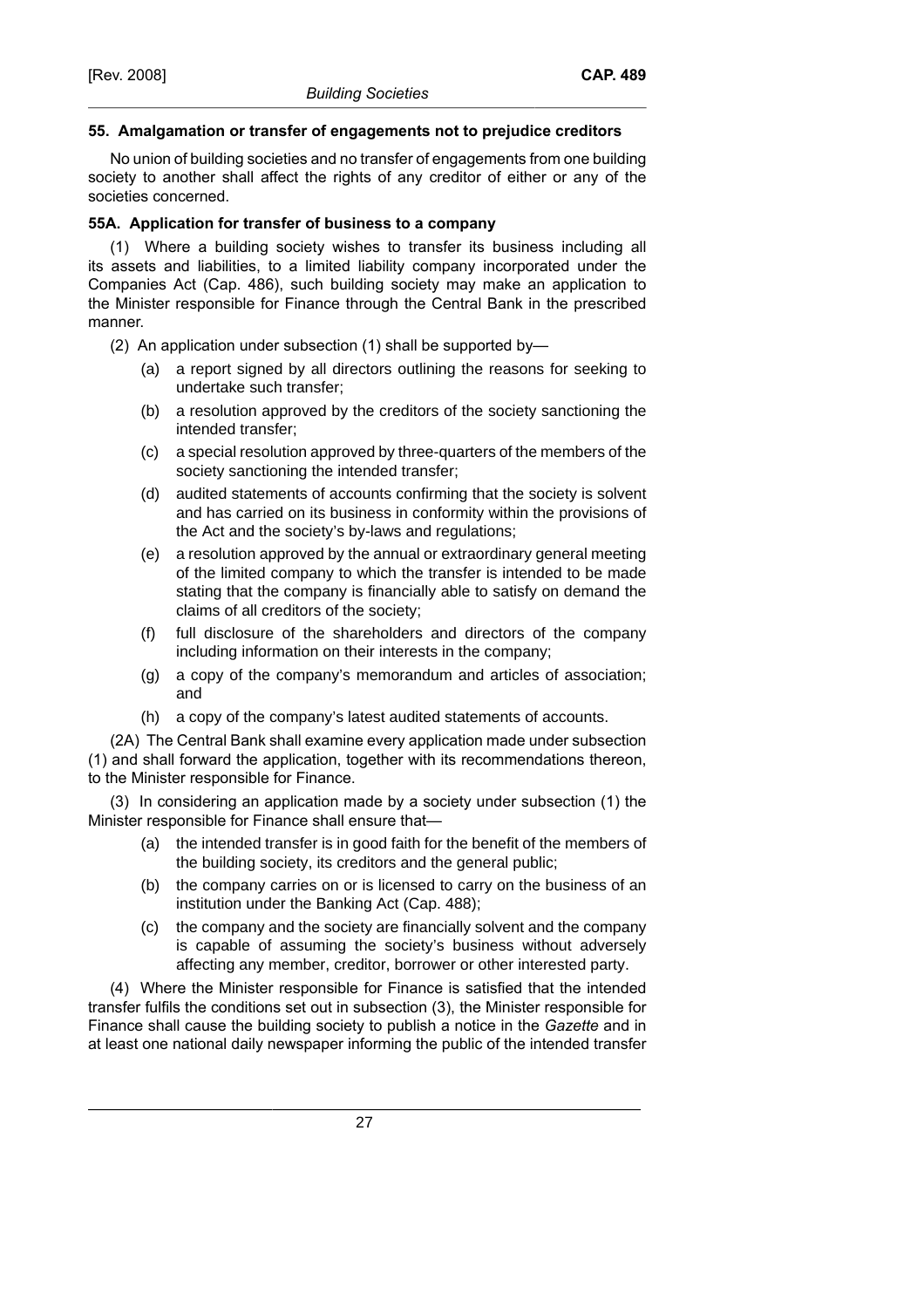and inviting any interested party with objections thereto to appear and make representations to the Minister responsible for Finance at a specific venue within a period not exceeding thirty (30) days.

(5) The Minister responsible for finance may, after hearing all representations under subsection (4), approve or reject the application.

(6) *Repealed by Act No. 7 of 2002, s. 56*.

[Act No. 2 of 2002, Sch., Act No. 7 of 2002, s. 56.]

#### **55B. Transfer of business of a company**

Where a society has been granted permission to transfer its business to a company, the following arrangements shall apply—

- (a) the existing members of the building society shall become ordinary shareholders in the company and the value of the shares allotted shall be equivalent to the value of the shares held by them in the building society;
- (b) all debts payable by or to the building society shall with effect from the date of the transfer be paid by or to the company;
- (c) all contracts concluded by the building society shall at the time of the transfer be binding on the company;
- (d) any mortgage, charge, title deed, conveyance, discharge, reconveyance or lease held by the building society shall be deemed without any further assurance to be held by the company which shall be capable of discharging, reconveying, transferring or foreclosing in respect of any particular property as the building society would have done had there been no transfer;
- (e) all accounts held by depositors in the building society shall be deemed to be accounts held with the company, which shall honour all the terms and conditions relating to such accounts.

[Act No. 2 of 2002, Sch.]

#### PART IX – DETERMINATION OF DISPUTES

#### **56. Determination of disputes by arbitrators or the Registrar**

(1) Where the rules of a building society direct that a dispute shall be referred to arbitration by arbitrators, arbitrators shall be nominated in the manner provided by the rules, or, if there is no such provision, may be elected at a general meeting of the society, none of the arbitrators being beneficially interested, directly or indirectly, in the funds of the society.

(2) Not less than three arbitrators shall be chosen by ballot in each case of dispute, the number of the arbitrators and mode of ballot being determined by the rules of the society.

(3) In the case of the death or refusal or neglect of any of the arbitrators to act, the society shall nominate, or elect in general meeting, as the case may require, an arbitrator to act in the place of the arbitrator dying, or refusing or neglecting to act.

(4) The names of all arbitrators nominated or elected to act under the provisions of this section shall be entered in the minute book of the society.

(5) Any award made by arbitrators or the major part of them shall determine the dispute.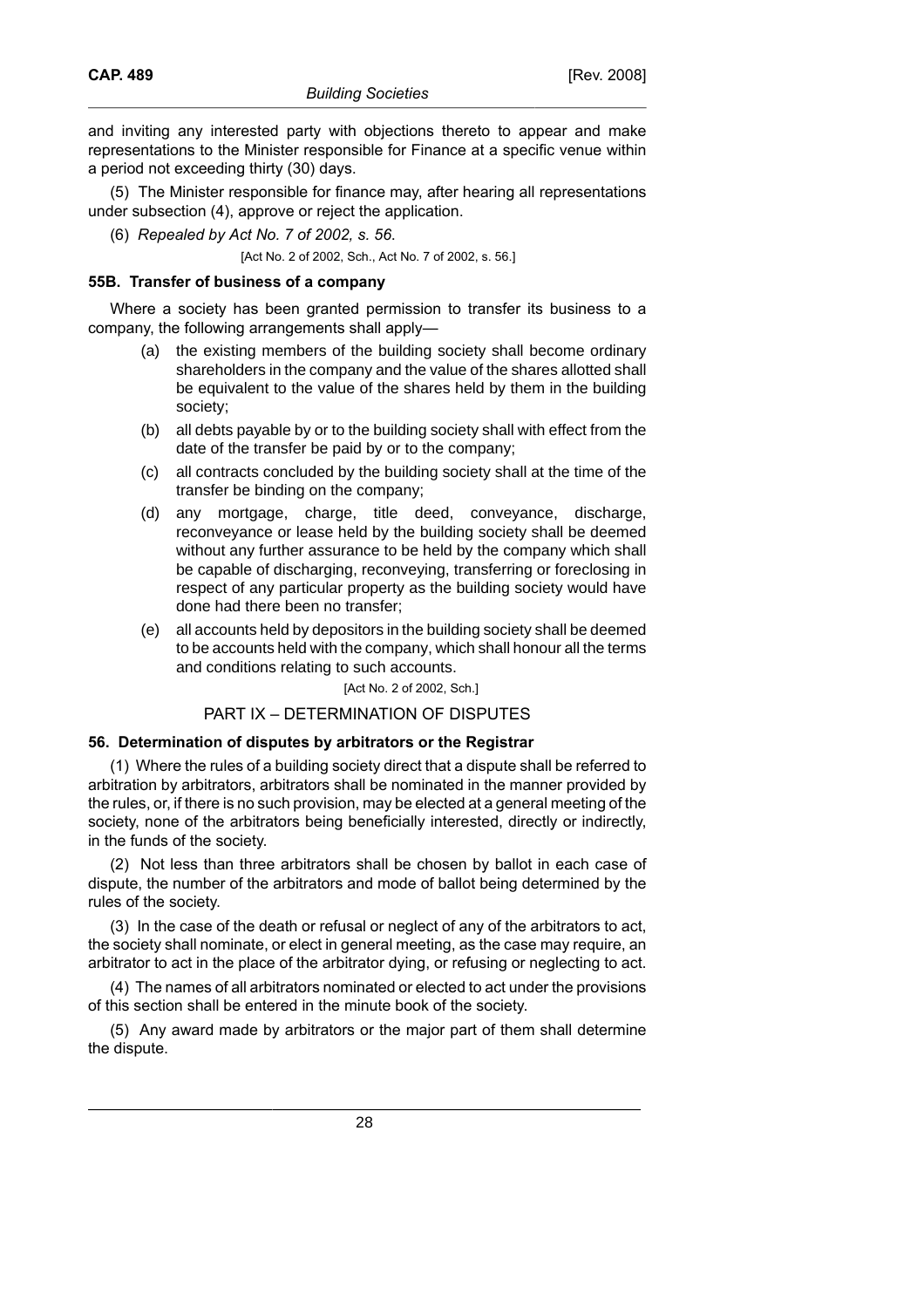(7) The arbitrators or the Registrar shall, at the request of any party to the arbitration or any person claiming under him, and upon payment of the costs and charges of filing the award, cause the award, or a signed copy of it, to be filed in the High Court; and notice of the filing shall be given to the parties by the arbitrators or the Registrar.

(8) An award in an arbitration under this section, on being filed in the High Court in accordance with subsection (7), shall be enforceable as if it were a decree of the Court.

#### **57. Determination of disputes by the High Court**

The High Court may hear and determine any dispute—

- (a) if it appears to the Court, upon the petition of any person concerned, that application has been made by either party to the dispute to the other party for the purpose of having the dispute settled by arbitration under the rules of the society and that the application has not within forty days been complied with or that the arbitrators have refused or for a period of twenty-one days have neglected to make any award; or
- (b) where the rules of the society direct that any dispute shall be referred to the High Court.

### **58. Determination of disputes by arbitrators or the Registrar to be final**

(1) Subject to subsection (2), a determination by arbitrators or by the Registrar under this Act of a dispute shall be binding and conclusive on all parties and shall be final to all intents and purposes, and shall not be subject to appeal and shall not be removed or removable into any court or restrained or restrainable by the injunction of any court.

(2) The arbitrators or the Registrar, as the case may be, may, at the request of either party, state a case for the opinion of the High Court on a question of law (but shall not be compelled to do so), and may grant to either party in the dispute such discovery as to documents and otherwise as might be granted by the High Court, discovery to be made on behalf of the society by such officer of the society as the arbitrators or the Registrar may determine.

# PART X – POWERS OF THE REGISTRAR

#### **59. Power to require production of books, etc.**

(1) The Registrar may at any time, by notice in writing served on a building society or on any person who is or has been an officer of such a society, require the society or person to produce to the Registrar such books, accounts, deeds and other documents relating to the business of the society and to furnish to him such other information relating to that business as he considers necessary for the exercise of the powers given him by this Act, and any such notice may contain a requirement that any information to be furnished in accordance with the notice shall be verified by a statutory declaration.

(2) If a building society or other person fails to comply with the requirements of a notice under this section, the society, and every director, secretary or other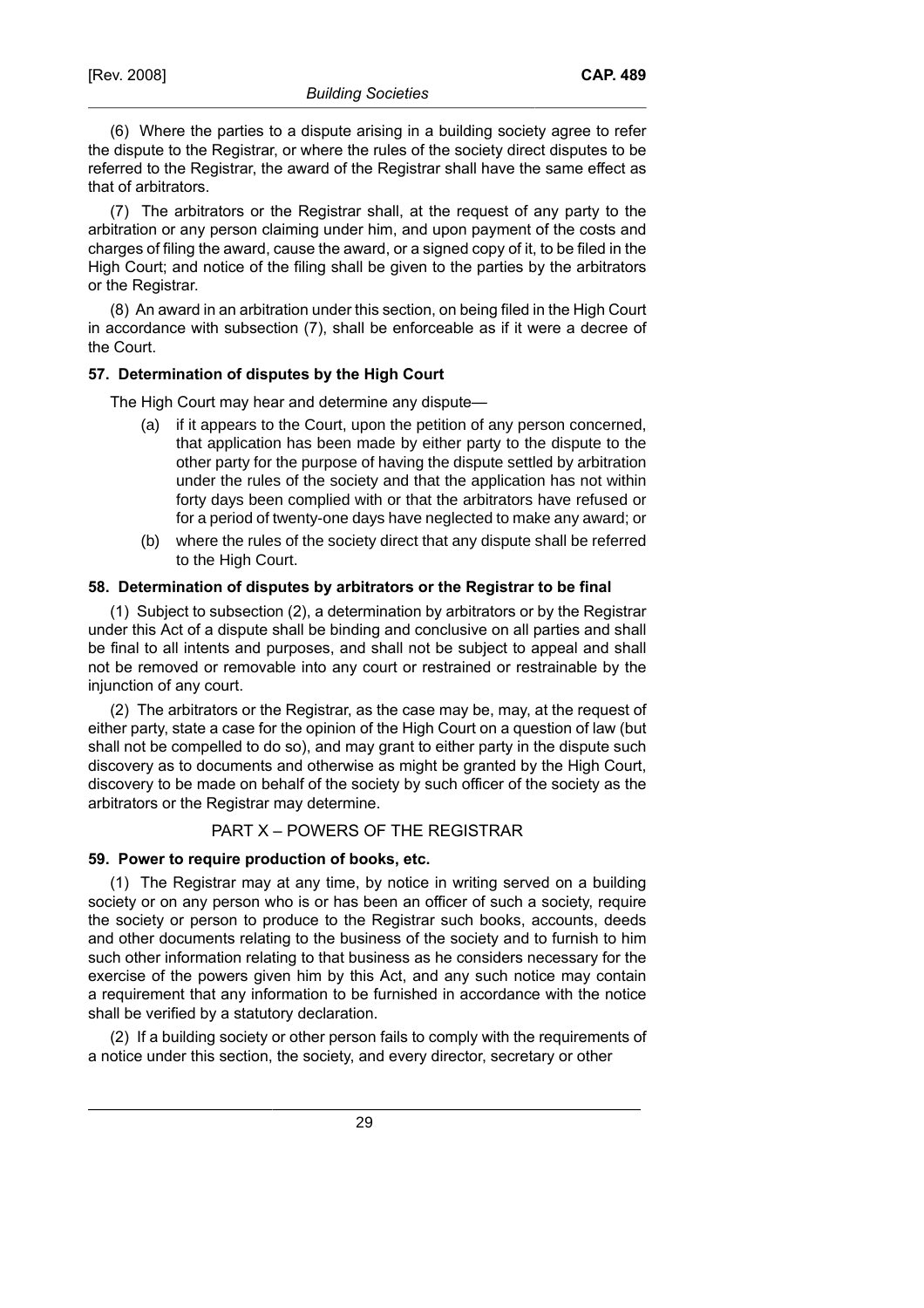officer of the society or such other person, as the case may be, shall be guilty of an offence and liable to a fine not exceeding five thousand shillings.

### **60. Power to cause inspection of books**

(1) The Registrar may on the application of one-tenth of the whole number of members of a building society or of fifty members, whichever is the less, each such applicant having been a member of the society for not less than twelve months immediately preceding the date of the application, appoint an accountant or actuary to inspect the books of the society and to report thereon.

(2) A person applying under subsection (1) for inspection shall deposit with the Registrar such sum as a security for the costs of the proposed inspection as the Registrar may require.

(3) All expenses of or incidental to an inspection shall be defrayed by the applicants, or out of the funds of the society, or by the members or officers, or former members or officers, of the society in such proportions as the Registrar may direct.

(4) A person appointed under this section may make copies of any books of the society and take extracts therefrom at all reasonable hours at the registered office of the society or at any place where the books are kept.

(5) The Registrar shall communicate the results of an inspection to the applicants and to the society.

#### **61. Power to appoint inspector**

(1) The Registrar may, with the consent of the Minister, on the application of one-tenth of the whole number of members of a building society or of fifty members, which ever is the less, either—

- (a) appoint an inspector to examine into and report on the affairs of the society; or
- (b) call a special meeting of the society.

(2) An application under this section shall be supported by such evidence as the Registrar may direct for the purpose of showing that the applicants have good reason for requiring the inspection to be made or the meeting to be called and that they are not actuated by malicious motives in their application.

(3) Notice of the application shall be given to the society as the Registrar may direct.

(4) The Registrar shall require the applicants to give security for the costs of the proposed inspection or meeting before the inspector is appointed or the meeting is called.

(5) All expenses of and incidental to an inspection or meeting shall be defrayed by the applicants or out of the funds of the society, or by the members or officers, or former members or officers, of the society in such proportions as the Registrar may direct.

(6) An inspector appointed under this section may require the production of all or any of the books, accounts, securities and documents of the society, and may examine on oath its officers, members, agents and servants in relation to its business, and may administer an oath accordingly.

(7) The Registrar may direct at what time and place a special meeting under this section is to be held, and what matters are to be discussed and determined at the meeting, and the meeting shall have all the powers of a meeting called according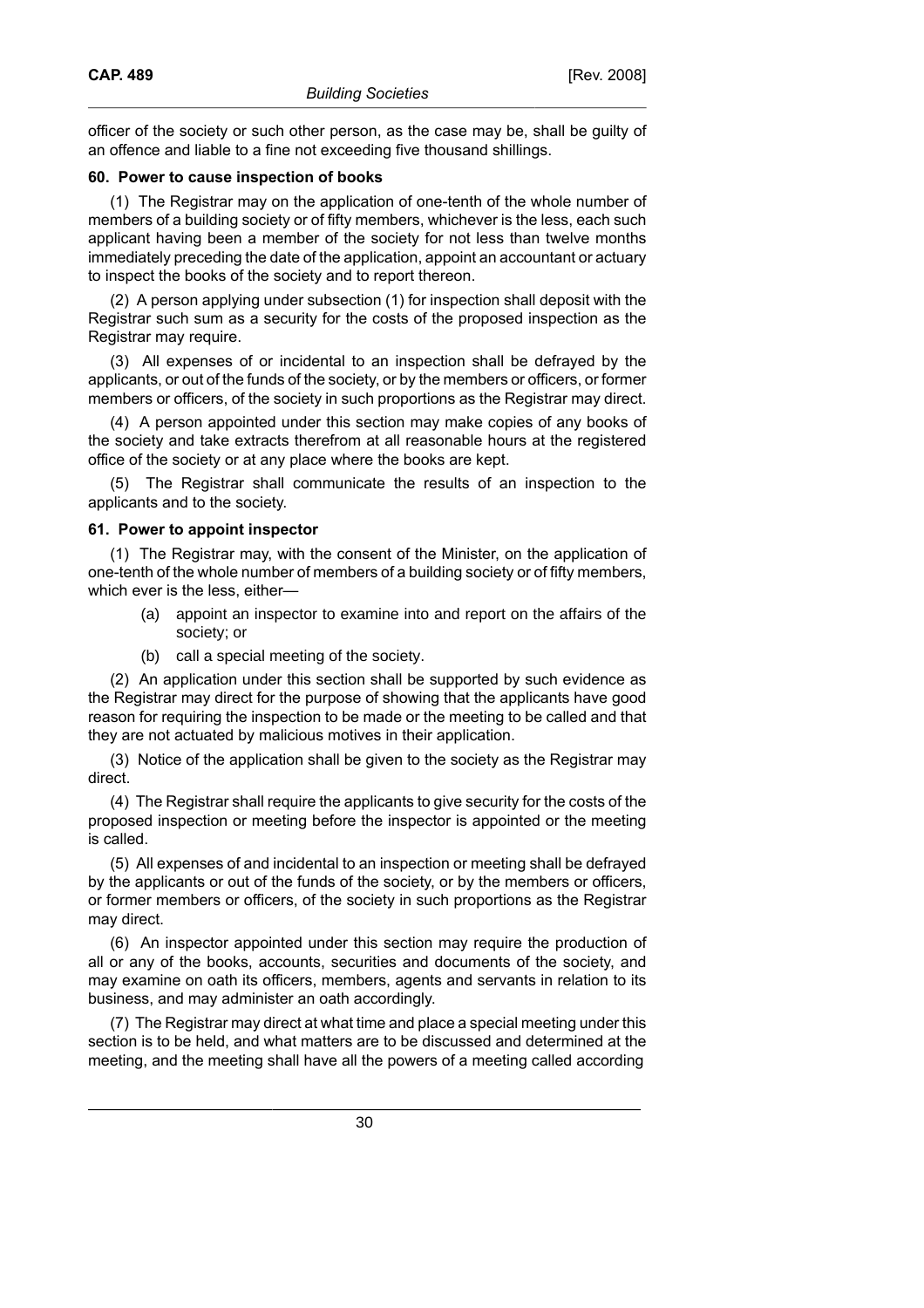to the rules of the society, and shall in all cases have power to appoint its own chairman, notwithstanding any rule of the society to the contrary.

(8) The Registrar may, without application by members, but with the consent of the Minister given on each occasion, exercise the powers given by this section—

- (a) where a building society has, for two months, after notice, failed to make a return required by this Act;
- (b) where a building society has, for two months, after notice, failed to correct or complete any such return;
- (c) where evidence is furnished by statutory declaration of not less than three members of a building society of facts which, in the opinion of the Registrar, calls for investigation:

Provided that the Registrar shall forthwith, on receipt of the declaration, send a copy thereof to the society, and the society may, within fourteen days, give the Registrar an explanatory statement in writing by way of reply thereto.

#### **62. Power to forbid invitations for subscriptions, etc.**

(1) If, with respect to a building society, the Registrar considers it expedient to do so in the interests of persons who have invested or deposited or may invest or deposit money with the society, he may by order direct that, unless and until the order is revoked, no invitation to subscribe for, or to acquire or offer to acquire, securities or to lend or deposit money shall be made by or on behalf of the society.

(2) Before making an order under this section, the Registrar shall serve on the society a written notice stating his intention to make the order, and shall consider any representations with respect to the proposed order made to him by the society within the period of thirty days from the date of the service of the notice and, if the society so requests, afford it an opportunity of being heard by him within that period.

(3) An order made under subsection (1) may be revoked by a subsequent order of the Registrar.

(4) If an invitation is made in contravention of an order made under subsection (1), the person by whom the invitation is so made shall be guilty of an offence and liable to imprisonment for a term not exceeding two years or to a fine not exceeding ten thousand shillings, or to both.

#### **63. Power to suspend or cancel registration**

(1) Where the Registrar is satisfied that a certificate of registration has been obtained for a building society by fraud or mistake, or that any such society exists for an illegal purpose, or has wilfully and after notice from the Registrar violated any of the provisions of this Act, or has ceased to exist, the Registrar may by notice in writing cancel the registration of the society or suspend the registration thereof for a term not exceeding three months, and may renew the suspension from time to time for a similar period.

(2) The Registrar shall, before cancelling or suspending the registration of a building society under powers conferred by subsection (1), give to the society not less than two months' previous notice in writing, specifying briefly the ground of the proposed cancellation or suspension, and shall, as soon as practicable after the cancellation or suspension takes place, cause notice thereof to be published in the *Gazette* and in such one or more newspapers (if any) as he may determine.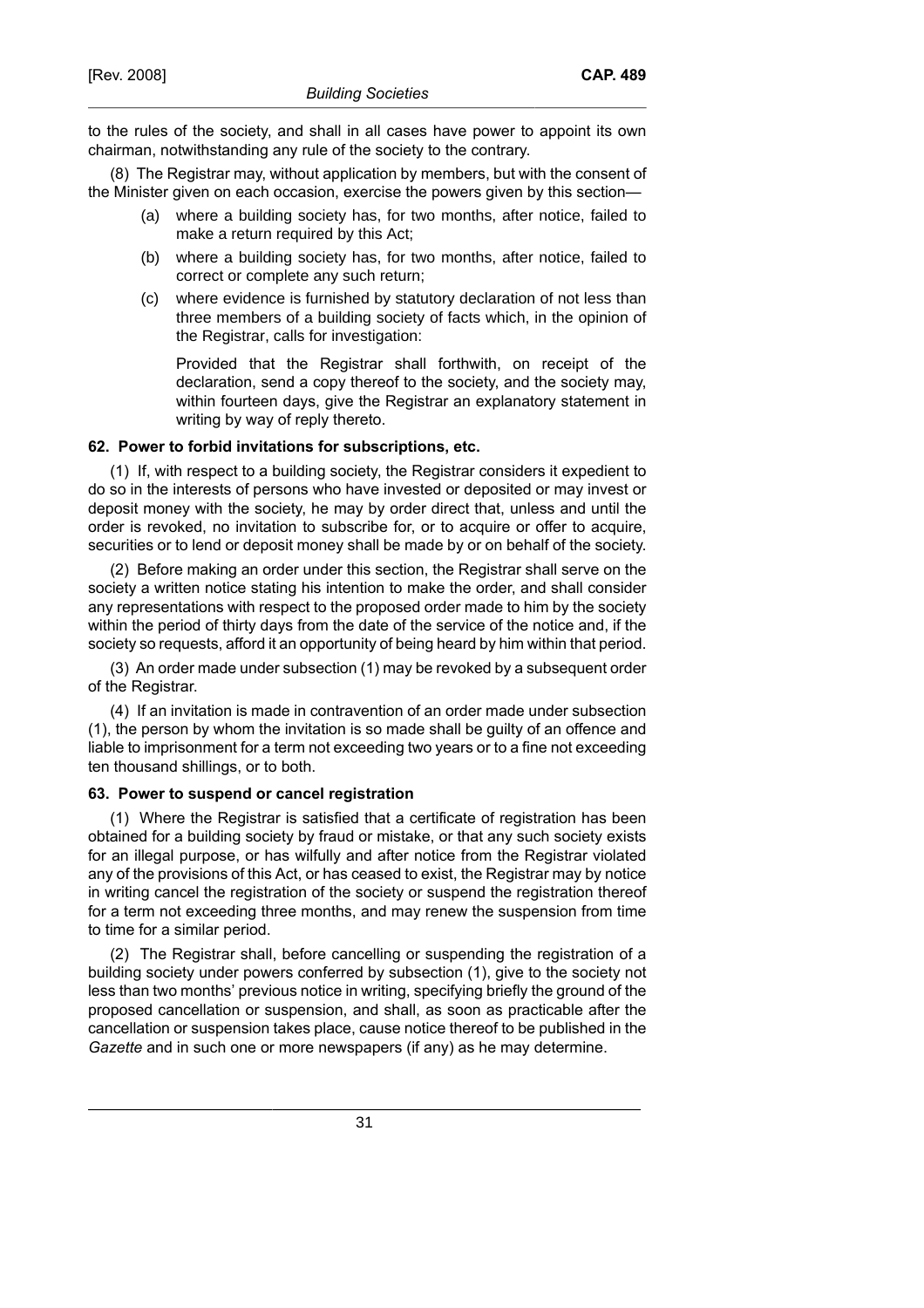(3) A building society may appeal to the High Court against the cancellation or suspension of its registration, and thereupon the Court may, if it thinks it just so to do, set aside the cancellation or suspension.

(4) The Registrar may also at the request of a building society, evidenced in such manner as he may direct, cancel the registration of the society.

(5) A building society whose registration has been cancelled or suspended shall from the time of cancellation or suspension (but in the case of suspension only while the suspension lasts, and in any case subject to the right of appeal given by this section) cease absolutely to enjoy the privileges conferred by this Act, but without prejudice to any liability incurred by the society, and any such liability may be enforced against the society as if the cancellation or suspension had not taken place.

### PART XA – INSPECTION, PRUDENTIAL REGULATIONS AND COLLECTION OF INFORMATION BY CENTRAL BANK OF KENYA [Act No. 4 of 1999, s. 96.]

#### **63A. Inspection by Central Bank**

Notwithstanding the powers vested in the Registrar by this Act, the Central Bank or any person authorized by the Central Bank in writing may, and if so directed by the Minister for the time being responsible for Finance shall, cause an inspection to be made of a building society and where such an inspection is made the building society shall furnish all books, accounts, documents, or information to the Central Bank or any person authorized by the Central Bank.

[Act No. 12 of 1984, Sch., Act No. 13 of 1987, s. 9, Act No. 4 of 1999, s. 96.]

#### **63B. Central Bank may issue orders after inspection**

(1) If it is found after an inspection under section 63A that the affairs of the building society concerned are being conducted in a manner detrimental to the interests of the members or the interests of the building society, the Central Bank may issue directions to the building society requiring it to take such corrective action as the Central Bank considers to be necessary or to discontinue the harmful practices or procedures.

(2) The Central Bank may issue directions to a building society generally for the better carrying out of its functions under this Part and in particular, with respect to—

- (a) the standards to be adhered to by a building society in the conduct of its business in Kenya or in any country where a branch or subsidiary of the building society is located; and
- (b) guidelines to be adhered to by building societies in order to maintain a stable and efficient banking and financial system.

(3) No directions shall be issued under subsections (1) or (2) unless the building society has been given an opportunity to present its views.

(4) A building society which receives directions under subsections (1) or (2) shall, within the period specified in the directions, comply with the directions and show to the Central Bank that it has done so.

(5) A person who fails to comply with any direction under this section commits an offence and shall, in addition to the penalty prescribed under section 71, be liable to such additional penalty as may be prescribed, for each day or part thereof during which the offence continues.

[Act No. 12 of 1984, Sch., Act No. 4 of 1999, s. 97.]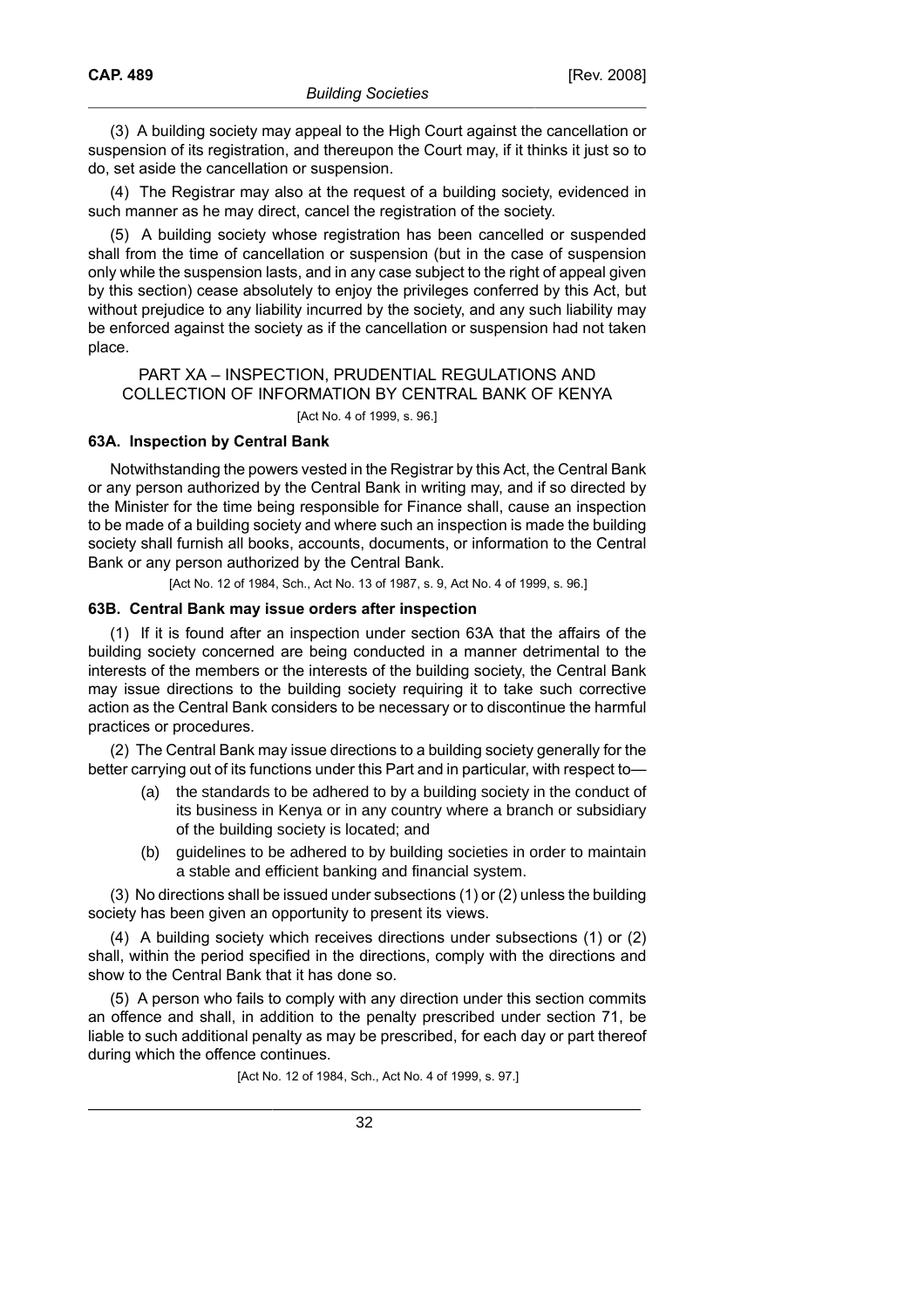### **63C. Registrar to be notified of inspection**

The Central Bank shall notify the Registrar of an inspection undertaken by it under this Part, of any directions issued by it and the fact that a building society has complied with the directions.

### **63D. Powers upon audit or inspection report**

Where an auditor's report under section 15 or an inspection report under this Part reveals that a building society conducts its business in a manner contrary to the provisions of this Act or of any regulations made thereunder, or in any manner detrimental to or not in the best interests of its members, depositors or members of the public, the Central Bank may—

- (i) restrict, suspend or prohibit the payment of dividends by the building society;
- (ii) prohibit the conversion of any profits of the building society into capital;
- (iii) direct the suspension or removal of any officer involved in such conduct from the service of the building society;
- (iv) require the building society to reconstitute its board of directors in accordance with the criteria set out by the Central Bank; or
- (v) withhold branch or other corporate approvals with respect to such building society.

[Act No. 4 of 1999, s. 98.]

# **63E. Collection of information by Central Bank of Kenya**

The Central Bank shall collect such data and other information as may be necessary to enable it to maintain supervision and surveillance of the affairs of building societies and the protection of their members and depositors and, for this purpose, may require building societies to submit statistical and other returns on a periodic basis in addition to any other returns required by law.

[Act No. 4 of 1999, s. 99.]

# **63F. Furnishing of information**

The Central Bank may require any building society to furnish to it, at such time and in such manner as it may direct, such information as the Central Bank may reasonably require for the proper discharge of its functions under this Act.

[Act No. 4 of 1999, s. 99.]

# **63G. Minister may require further information**

The Minister may require the Central Bank or building society to furnish to him at such time and in such manner as he may direct, such information as the Minster may require.

[Act No. 4 of 1999, s. 99.]

# **63H. Time to furnish information**

Where the Central Bank or a building society is required to furnish information under this Part, it shall furnish that information and any other supplementary material that may be required as a result of that information, within the period specified in this Part or the relevant direction, or within such reasonable period thereafter as may be agreed.

[Act No. 4 of 1999, s. 99.]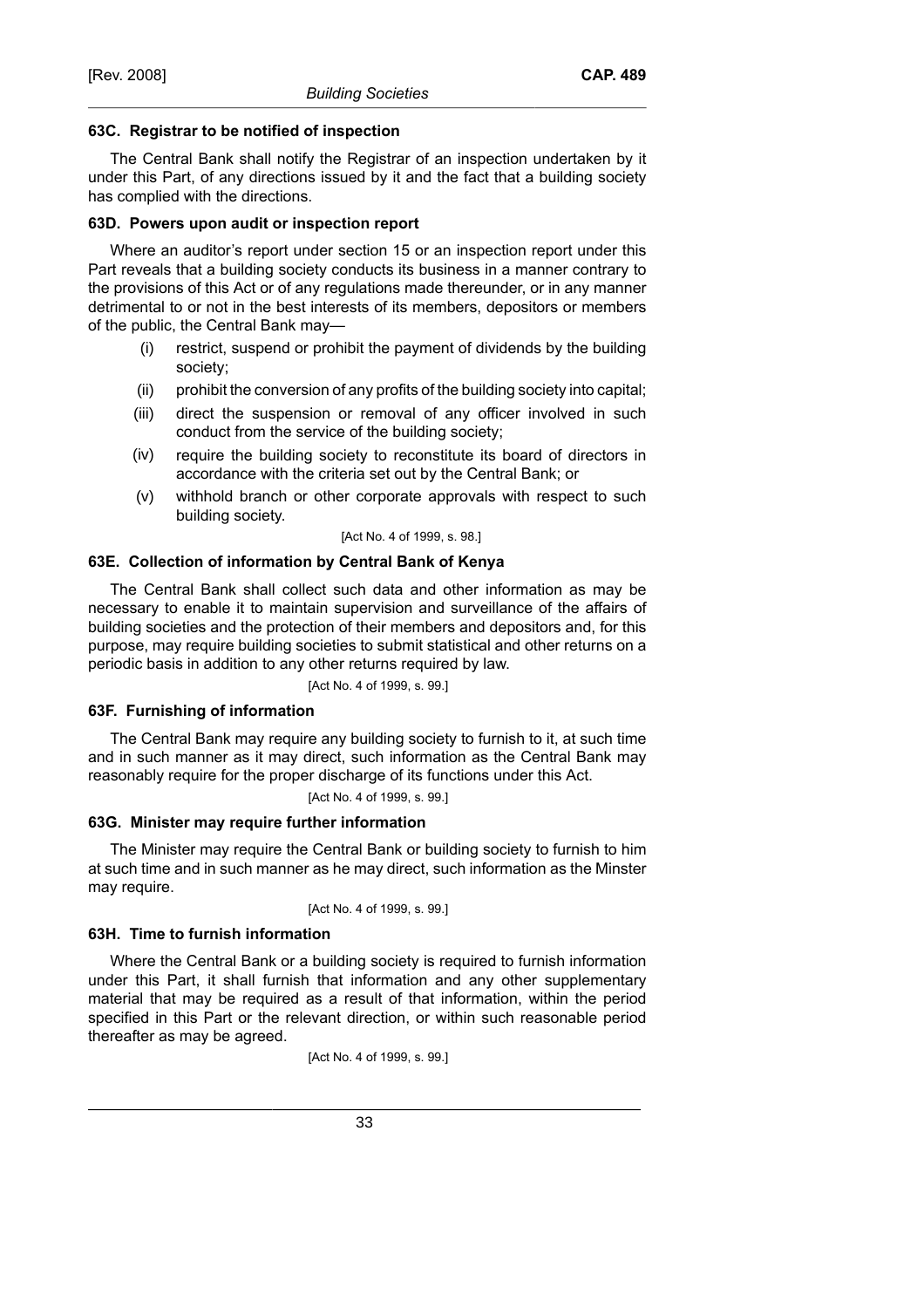### **63I. Publication of information**

(1) The Central Bank or the Minister may publish in whole or in part, at such times and in such manner as it or he thinks fit, any information furnished to it or him under this Act:

Provided that the information so furnished shall not be published if it would disclose the financial affairs of any person, unless the consent in writing of that person has first been given.

(2) Except as provided in this Act, no person shall disclose or publish any information, which comes into his possession as a result of the performance of his duties or responsibilities under this Act and, if he does so, he shall, for purposes of section 71 be deemed to have contravened provisions of this Act.

[Act No. 4 of 1999, s. 99.]

#### **63J. Powers of Central Bank to intervene in management, liquidations, etc.**

Notwithstanding any other provision of this Act to the contrary, the provisions of sections 34, 34A, 35 and 35A of the Banking Act shall, *mutatis mutandis*, apply to a building society registered in accordance with this Act.

[Act No. 7 of 2001, s. 10.]

### **63K. Contributions to the Deposit Protection Fund**

The provisions of Part VIII of the Banking Act shall *mutatis mutandis*, apply to a building society registered in accordance with this Act.

[Act No. 7 of 2001, s. 10.]

# PART XI – DISSOLUTION AND WINDING-UP

**64.** *Repealed by Act No. 7 of 2001, s. 11*.

**65.** *Repealed by Act No. 7 of 2001, s. 11*.

**66.** *Repealed by Act No. 7 of 2001, s. 11*.

**67.** *Repealed by Act No. 7 of 2001, s. 11*.

**68.** *Repealed by Act No. 7 of 2001, s. 11*.

**69.** *Repealed by Act No. 7 of 2001, s. 11*.

**70.** *Repealed by Act No. 7 of 2001, s. 11*.

[Act No. 9 of 1967, Sch.]

### PART XII – OFFENCES

# **71. Prohibition of unregistered building societies**

(1) No society, association, partnership or company shall commence or carry on business in Kenya as a building society unless it is registered and licensed in terms of this Act.

(2) No society, association, partnership or company shall commence or carry on business in Kenya under or by any name which includes the word "Building Society" unless it is registered and licensed in terms of this Act.

(3) The Registrar may at any time make an inspection or cause an inspection to be made of the books, accounts and records of any society, association, partnership or company for the purpose of determining whether it is carrying on the business of a building society or not.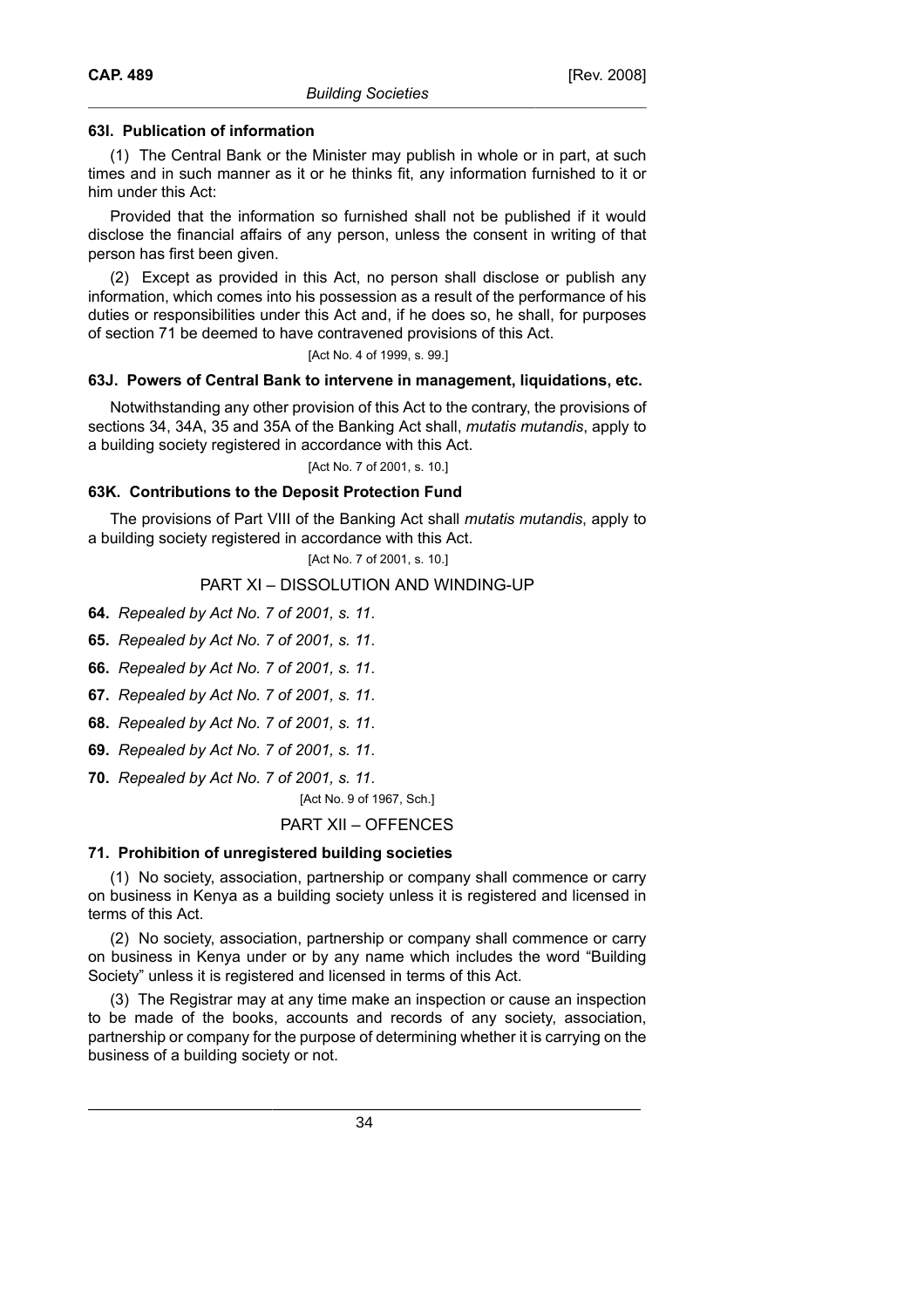(4) A society, association, partnership or company which contravenes the provisions of subsection (1) or subsection (2) shall be guilty of an offence and liable to a fine not exceeding one hundred thousand shillings.

(5) Where a society, association, partnership or company contravenes subsection (1) or subsection (2), every person who at the time of the contravention was an officer, partner or director or was concerned in the management of the society, association, partnership or company, or was acting, or purporting to act, in such a capacity, shall also be guilty of an offence unless he proves—

- (a) that through no act or omission on his part, he did not know that the contravention was intended or about to take place or was taking place; or
- (b) that he took all reasonable steps to prevent the contravention taking place.

(6) A person who is guilty of an offence under subsection (5) shall be liable to a fine not exceeding ten thousand shillings or to imprisonment for a term not exceeding one year or to both.

[Act No. 16 of 1985, s. 10.]

# **72. Withholding or misapplying property of a building society an offence**

(1) If a person by false representation or imposition obtains possession of any moneys, securities, books, papers or other effects of a building society, or having them in possession withholds or misapplies them or wilfully applies any part thereof to purposes other than those expressed or directed in the rules of the society and authorized by this Act, he shall be guilty of an offence and liable to a fine not exceeding five thousand shillings and to be ordered to deliver up to the society all such moneys, securities, books, papers or other effects and to repay the amount of money applied improperly, and in default of delivery of effects or repayment of the amount of money shall be liable to imprisonment for a term not exceeding six months.

- (2) Proceedings under subsection (1) may be taken at the instance of—
	- (a) the society;
	- (b) a member authorized by the society or by the board of directors or by the Registrar; or
	- (c) the Registrar.

#### **73. False Statements**

If a person makes a false statement or order or allows a false statement to be made in any document which is required by this Act or any regulations thereunder to be sent to the Registrar, or which the person expects will be published, knowing the statement to be false, or by addition, alteration, erasure or omission falsifies any such document, knowing that the addition, alteration, erasure or omission will cause a falsification of the document, he shall be guilty of an offence and liable to imprisonment for a term not exceeding six months.

# **74. Offences**

If a building society neglects or refuses—

(a) to give any notice, send any return or document or do or allow to be done anything which the society is by this Act or any regulations thereunder required to give, send, do or allow to be done; or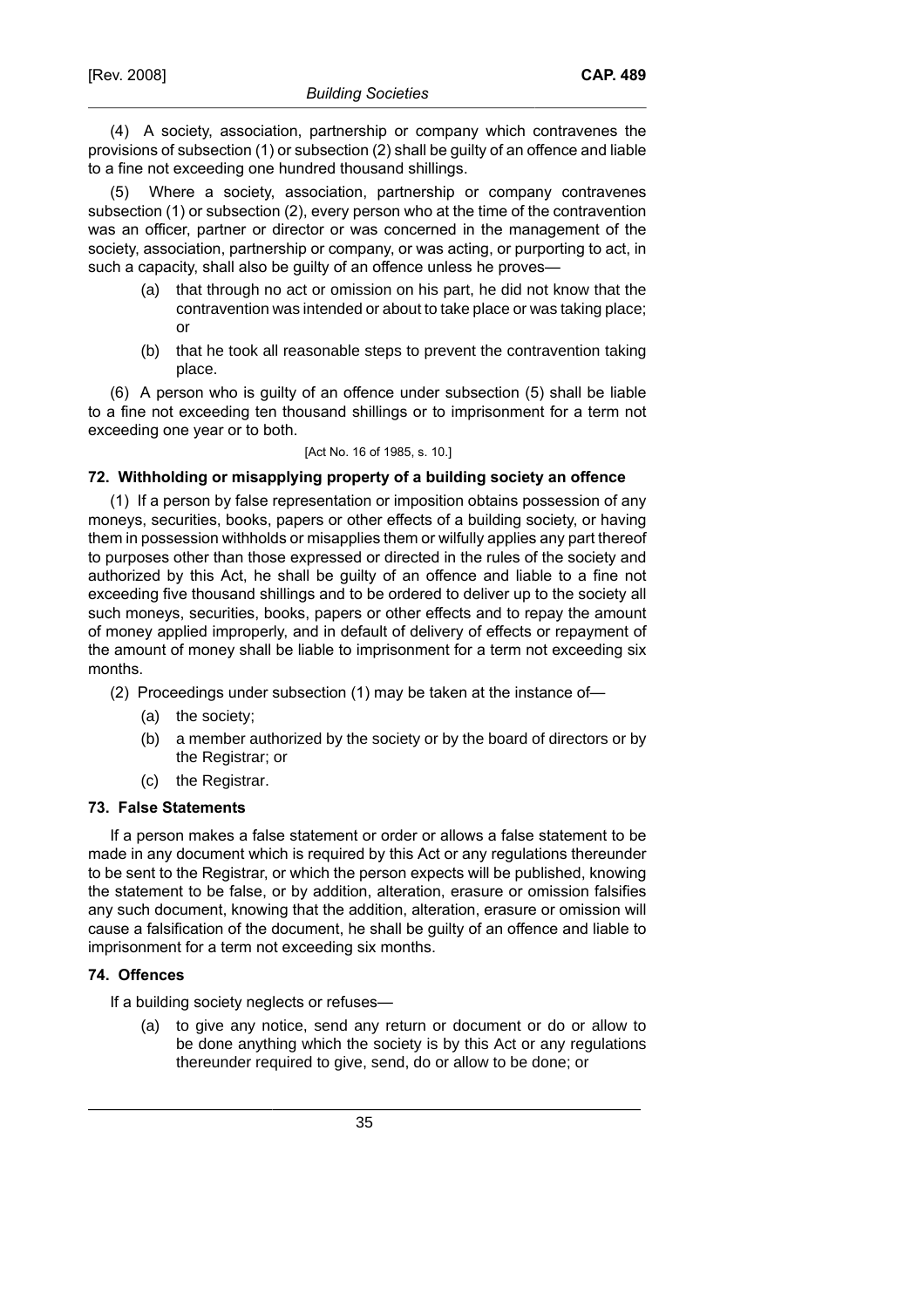(b) to do any act or furnish any information required for the purposes of this Act by the Registrar or by an inspector,

the society, and every officer thereof bound by the rules of the society to fulfil the duty whereof a breach has been so committed, and, if there is no such officer, then every director, unless it appears that he was ignorant of or attempted to prevent the breach, shall be guilty of an offence and, unless a special penalty is provided by this Act, liable to a fine not exceeding five thousand shillings.

#### [Act No. 16 of 1985, s. 11.]

#### PART XIII – FOREIGN BUILDING SOCIETIES

### **75. Registration of foreign building societies**

(1) A building society registered or incorporated outside Kenya, the rules of which—

- (a) contain substantially the same matters which in the case of building societies to be registered in Kenya are required by section 10 to be set out; and
- (b) contain no provision which is incompatible with any provision of this Act; and
- (c) expressly authorize the society to carry on business outside the country in which it is registered or incorporated,

may apply for registration under this Act.

- (2) An application shall be in the prescribed form and shall be accompanied by—
	- (a) a copy of its rules and a copy of the certificate of registration or incorporation, each certified in such manner as may be prescribed, and, if they are not written in the English language, certified translations of them; and
	- (b) a statement of the situation and the postal address of its registered or chief office in the country of its registration or incorporation; and
	- (c) a statement of the situation and of the postal address of its head office in Kenya; and
	- (d) a copy of its latest annual statement and account; and
	- (e) a statement of the names and addresses of the directors.

(3) The Registrar may, subject to section 9, allow or refuse an application for registration made under subsection (1).

(4) A person aggrieved by the refusal of the Registrar to register a building society under this section may within one month, or such extended period as the Minister may allow, from the date of refusal, appeal to the Minister, whose decision shall be final.

(5) Where the Registrar allows an application, he shall enter the prescribed particulars relating to the society in the register, and thereupon the society shall, subject to section 23, become entitled to hold land and to take mortgages of land in Kenya.

(6) The Registrar shall issue a certificate of registration to every building society registered under this section.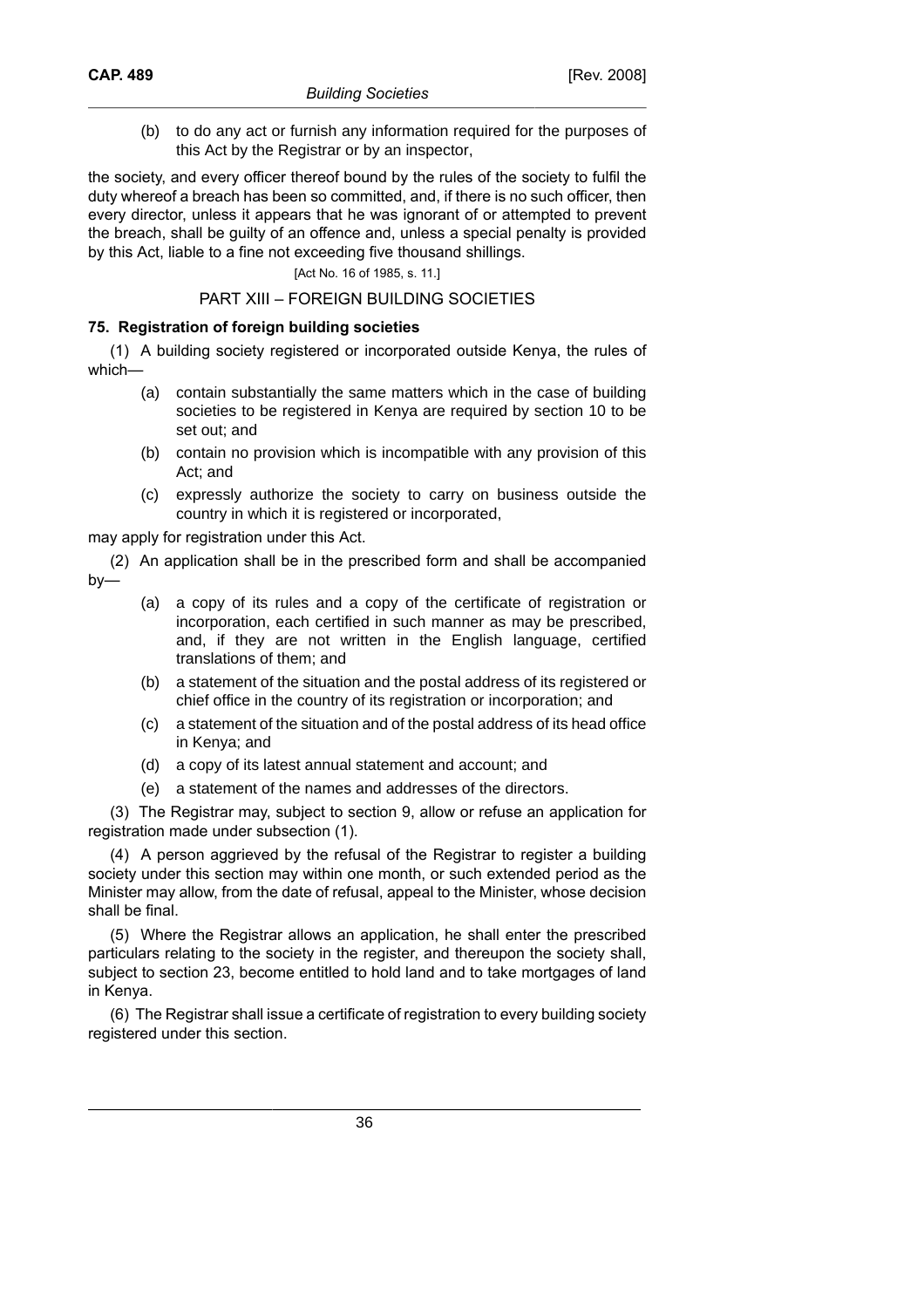(7) No building society registered or incorporated outside Kenya shall commence business in Kenya as a building society unless it is registered and licensed under this Act.

#### [Act No. 16 of 1985, s. 12.]

# **76. Provisions of Act generally to apply to foreign building societies**

(1) The provisions of this Act (including Part IIA and Schedules 1 and 3) relating to building societies registered under section 6 shall apply to building societies registered under section 75, and in addition thereto the following special provisions shall apply to every building society registered under section 75—

- (a) the society shall maintain an office and a postal address in Kenya; and
- (b) the society shall keep in English separate records and books of account in respect of its business in Kenya, which records and books shall be kept at the society's principal place of business in Kenya; and
- (c) the society shall prepare in English a separate account and statements in respect of its business in Kenya, which shall be in the form required in the case of a building society registered in Kenya with such modifications as the Registrar may allow, as well as a consolidated account and statement; and
- (d) the society shall not, save with the prior approval of the Minister, invest outside Kenya and moneys raised in Kenya in excess of one-fifth of the capital assets for the time being of the society in Kenya; and
- (e) the society shall show in all advertisements and announcements and on all documents issued by it the place where it was originally registered or incorporated.

(2) The Minister may, by order, either generally or in any particular case, exempt a society registered under section 75 from all or any of the provisions of this Act, or direct that such provisions of this Act as are specified in the order shall, in their application to the society, be modified in such manner as may be provided therein.

# [Act No. 16 of 1985, s. 13.]

# PART XIV – ORDERS, RULES AND REGULATIONS

#### **77. Orders, rules and regulations**

- (1) The Minister may by order—
	- (a) fix the maximum rate of interest which may be paid or charged by building societies in respect of the borrowing or advancing of money;
	- (b) require building societies to hold such amount in cash or on deposit or in investments in accordance with section 25 as may be specified in the order as security for the prompt repayment of shares, deposits, loans and overdrafts and for the payment of interest accrued thereon.

(2) The Chief Justice may make rules of court for regulating proceedings before the High Court, and applications and appeals thereto, under the provisions of this Act, and for the fees to be paid in respect thereof.

(3) Subject to subsections (1) and (2), the Minister may make regulations prescribing anything required to be prescribed under this Act, and for the better carrying into effect of the provisions of this Act, and, without prejudice to the generality of the foregoing, regulations may provide for the procedure in the registry of building societies, the hours in which the registry is to open for business, the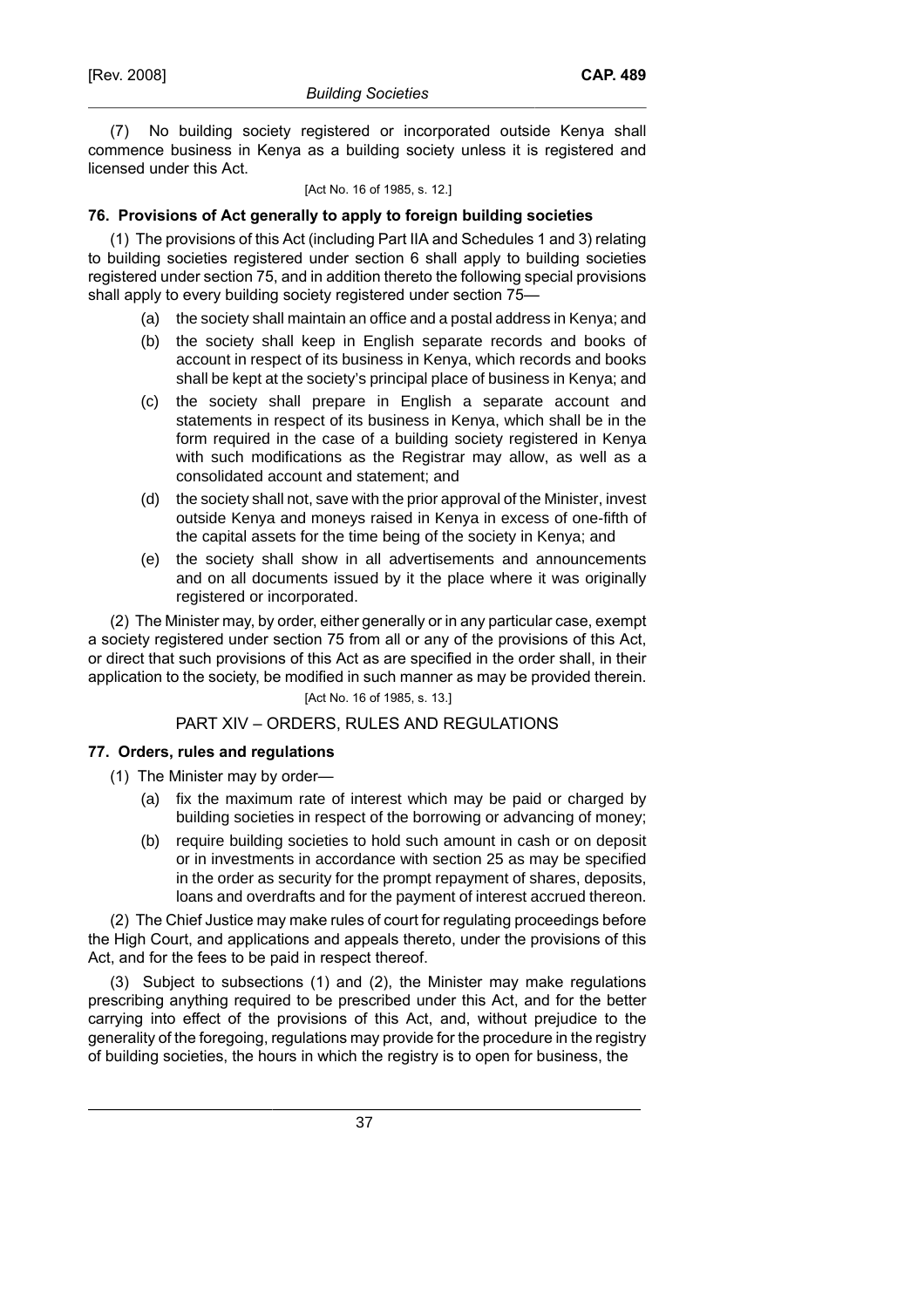forms to be used and the fees to be paid in respect of any matter under this Act required, permitted or entitled to be done.

(4) Without prejudice to the generality of subsection (3), the Minister may, in regulations, prescribe penalties to be paid by building societies which fail or refuse to comply with any directions of the Central Bank under this Act, which shall not exceed one million shillings in the case of a building society or one hundred thousand shillings, in the case of a natural person, and may prescribe additional penalties not exceeding ten thousand shillings in each case for each day or part thereof during which such failure or refusal continues.

[Act No. 27 of 1961, Sch., L.N. 462/1963, Act No. 4 of 1999, s. 100.]

# FIRST SCHEDULE

#### ANNUAL LICENCE FEES

[Act No. 16 of 1985, Act No. 8 of 1991, Act No. 6 of 1994, s. 79, Act No. 13 of 1995, s. 95.]

K. Sh.

|                                                                                     | 100,000 |
|-------------------------------------------------------------------------------------|---------|
| 2. Additionally-                                                                    |         |
| (i) for every branch office<br>- in<br>Nairobi area and/or in all<br>municipalities | 40,000  |
| (ii) in respect of each branch within<br>a town council area                        | 20,000  |
| (iii) in respect of each branch within<br>an urban council area                     | 6,000   |
| (iv) for a branch office in other places                                            | No fee  |
| 3. On application to establish a building<br>society or establish a branch office   | 5.000   |

# SECOND SCHEDULE

[Section 24, Act No. 9 of 1967, Sch., Act No. 29 of 1967, Sch.]

# CLASSES OF ADDITIONAL SECURITY WHICH MAY BE TAKEN INTO ACCOUNT IN DETERMINING THE AMOUNT OF ADVANCES TO MEMBERS

**1.** A charge upon a policy of life assurance.

**2.** A guarantee given, whether in pursuance of a continuing arrangement or not, by the Government, a local authority or an insurance company, or any other person approved by the Minister.

**3.** A charge given by the member upon money deposited with the society or upon any stocks, shares or securities for the time being authorized by law for the investment of trust moneys.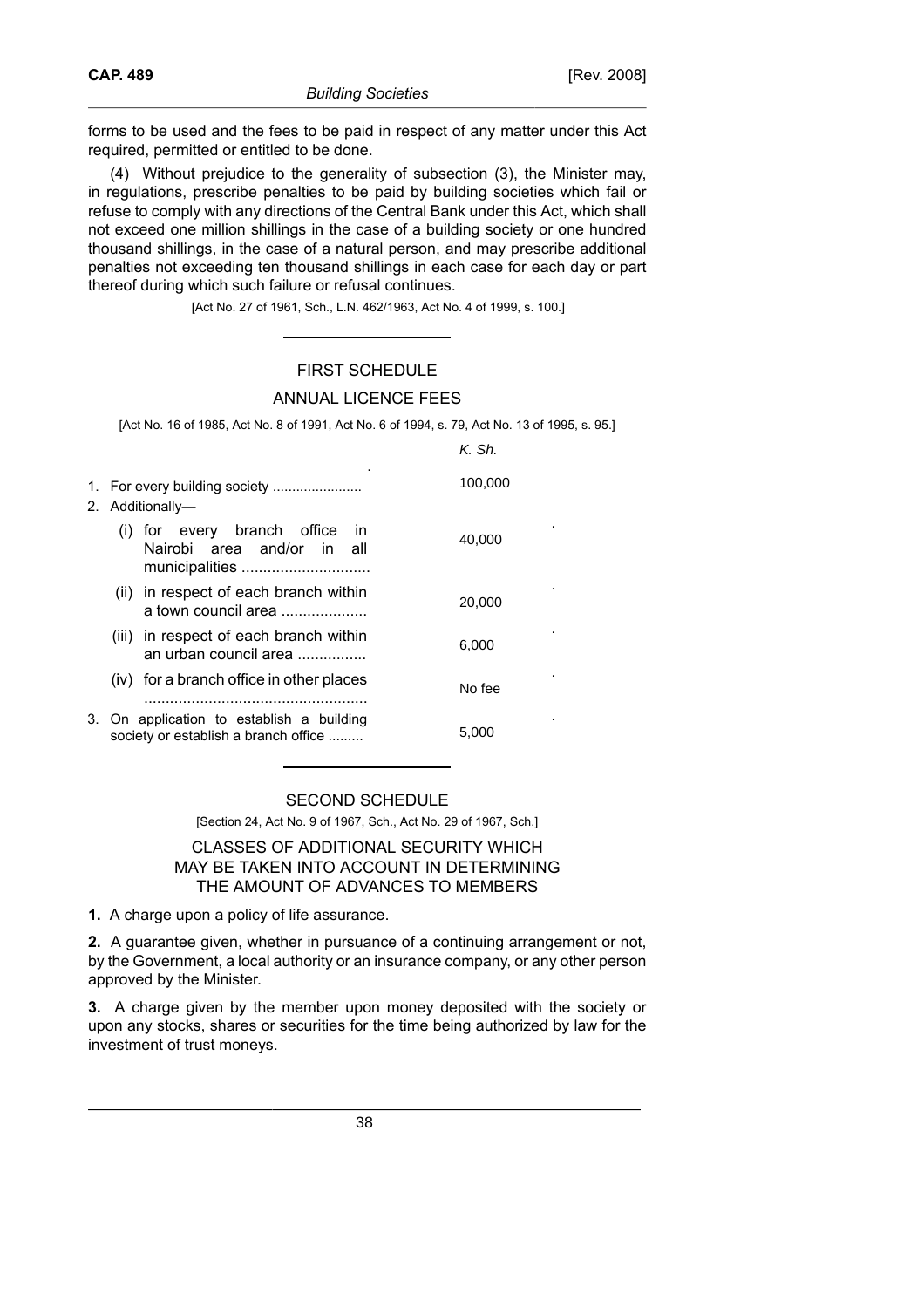**4.** A guarantee, not being a guarantee given in pursuance of a continuing arrangement, accepted by the society with the written consent of the member and supported by a charge upon money deposited with the society or upon any such stocks, shares or securities as aforesaid.

**5.** A charge upon money deposited with the society, being a charge which is given in accordance with arrangements which are approved by the Registrar and which provide that the society shall also take, as further security for each advance in respect of which such a charge is given to the society, a guarantee given by an insurance company.

#### THIRD SCHEDULE

#### [Section 12F, Act No. 16 of 1985, s. 14.]

#### TRANSITIONAL PROVISIONS FOR PART IIA

**1.** It shall not be an offence for a building society to carry on business without an annual licence at any time in the month of January, 1986, provided it obtains an annual licence before the end of that month.

**2.** Notwithstanding section 12B(3), all annual licences issued during January, 1986, shall expire on 31st December, 1986.

### FOURTH SCHEDULE

[Section 12B(4), Act No. 4 of 1999, s. 101.]

# CRITERIA FOR DETERMINING PROFESSIONAL AND MORAL SUITABILITY OF PERSONS PROPOSED TO MANAGE OR CONTROL BUILDING SOCIETIES

- (a) In order to determine, for the purpose of this Act, the professional and moral suitability of persons proposed to manage or control an institution, the Minister or Central Bank, as the case may be, shall have regard to the following qualities, in so far as they are reasonably determinable, of the person concerned—
	- (i) his general probity;
	- (ii) his competence and soundness of judgment for the fulfillment of the responsibilities of the office in question; and
	- (iii) the diligence with which the person concerned is likely to fulfil those responsibilities.
- (b) For the purposes of and without prejudice to the generality of the provisions of paragraph (a), the Minister or the Central Bank, as the case may be, may have regard to the previous conduct and activities of the person concerned in the business or financial matters and, in particular, to any evidence that such person—
	- (i) has been convicted of the offence of fraud or any other offence of which dishonesty is an element;
	- (ii) has contravened the provisions of any law designed for the protection of members of the public against financial loss due to